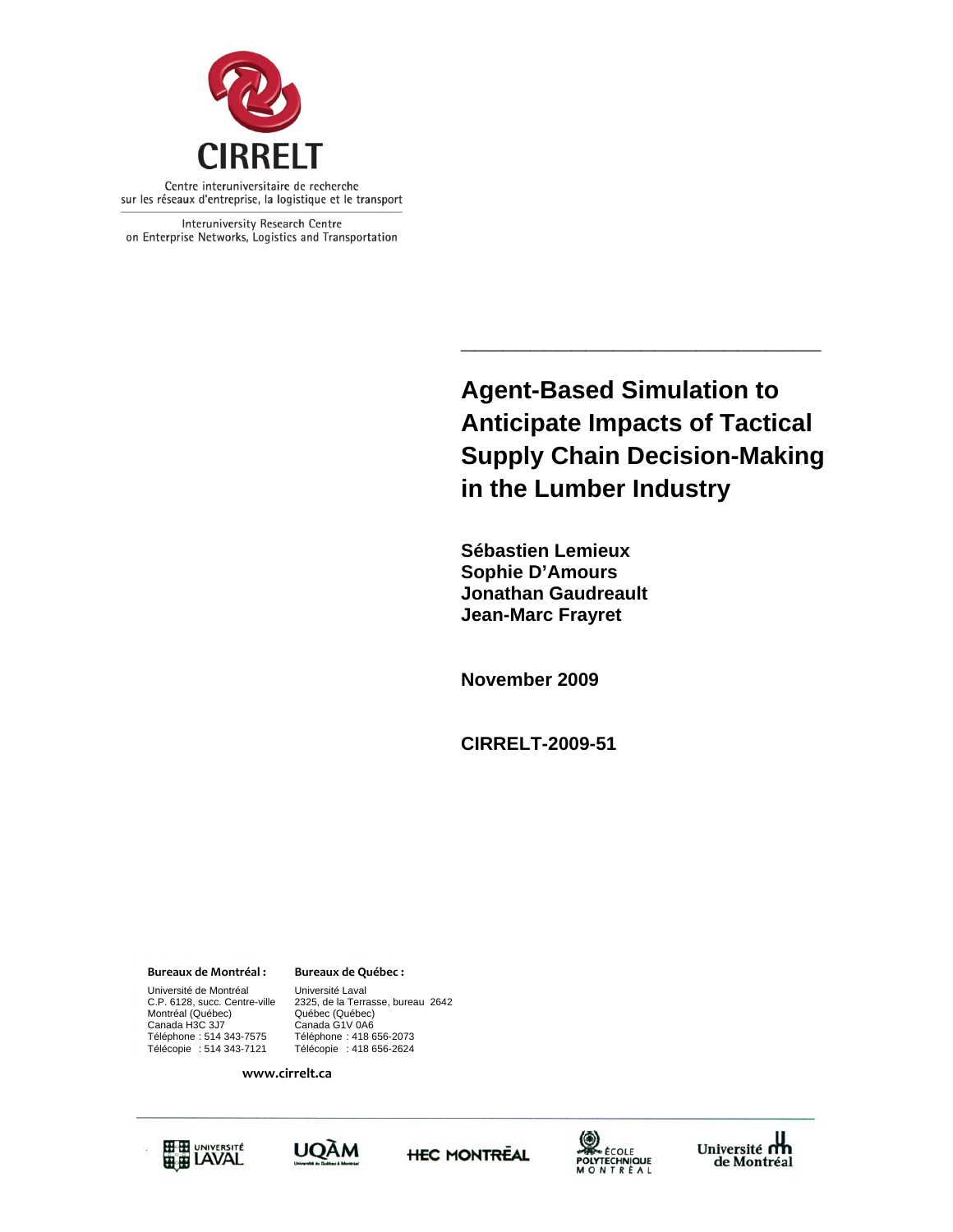## **Agent-Based Simulation to Anticipate Impacts of Tactical Supply Chain Decision-Making in the Lumber Industry**

Sébastien Lemieux<sup>1,2,\*</sup>, Sophie D'Amours<sup>1,2</sup>, Jonathan Gaudreault<sup>1,2</sup>, Jean-Marc Fravret<sup>1,3</sup>

<sup>1</sup> Interuniversity Research Centre on Enterprise Networks, Logistics and Transportation (CIRRELT)

**Abstract.** This paper proposes the integration of an Advanced Planning and Scheduling (i.e., APS) system in a multi-agent based simulation for the lumber industry. The goals are to simulate different market situations and evaluate the impacts of different supply chain planning tactics. In order to do this, we developed a simulator consisting of (1) a software agent emulating various customer types, connected to (2) a distributed APS made up of interdependent software agents that carry out operations planning of the different business units of the lumber supply chain and (3) simulator components such as time management and performance indicators used by the decision maker. A case study (Virtual Lumber Case) was developed in order to illustrate the potential of the simulator which represents an average Canadian enterprise in the softwood lumber industry. Two experiments are proposed to demonstrate the possibilities of this simulator. These experiments show that when planning using final customer demands, it is possible to increase the volume of non-discounted sales by up to 40% while improving the service level offered to the final customer.

**Keywords**. Distributed simulation, value creation network, advanced planning system, multi-agent, lumber.

**Acknowledgements.** This work was funded by the FORAC Research Consortium and the Natural Sciences and Engineering Research Council of Canada (NSERC). The authors would also like to acknowledge the impressive work of many FORAC research assistants and students who have worked on developing the FEPP over the years.

Results and views expressed in this publication are the sole responsibility of the authors and do not necessarily reflect those of CIRRELT.

Les résultats et opinions contenus dans cette publication ne reflètent pas nécessairement la position du CIRRELT et n'engagent pas sa responsabilité.

**\_\_\_\_\_\_\_\_\_\_\_\_\_\_\_\_\_\_\_\_\_\_\_\_\_\_\_\_\_**

© Copyright Lemieux, D'Amours, Gaudreault, Frayret and CIRRELT, 2009

<sup>&</sup>lt;sup>2</sup> Département de génie mécanique, Université Laval, Pavillon Adrien-Pouliot, 1065, avenue de la médecine, Québec, Canada G1V 0A6

<sup>3</sup> Mathematics and Industrial Engineering Department, École Polytechnique de Montréal, C.P. 6079, succursale Centre-ville, Montréal, Canada H3C 3A7

<sup>\*</sup> Corresponding author: Sebastien.Lemieux@cirrelt.ca

Dépôt légal – Bibliothèque et Archives nationales du Québec, Bibliothèque et Archives Canada, 2009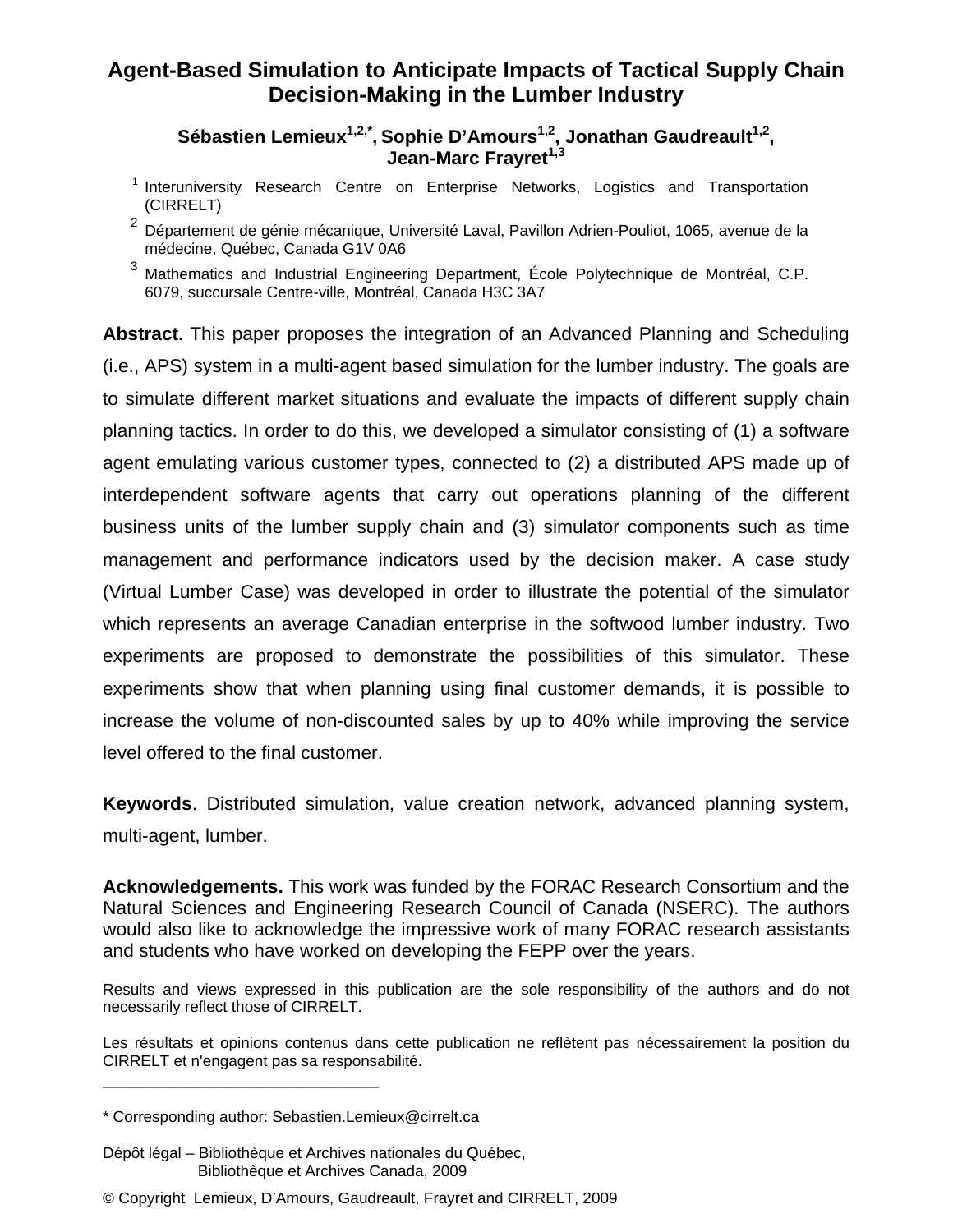# **1 Introduction**

The Canadian lumber industry has been facing difficult challenges for the last few years as demand and prices for lumber products are decreasing in the North American market, mainly due to the financial crisis and the credit bubble which had caused the number of housing starts to decline. Faced with these challenges, lumber producers need to increase the operational efficiency of their supply chain in order to improve their service levels and increase value creation. Improving the design of these value creation networks and their planning and coordination strategies are possible means to attain these goals.

Consequently, there is a need for tools aiming to anticipate the economical impacts of these new designs. Adapted Advanced Planning and Scheduling (APS) systems can be part of these tools if coupled with simulators. APS systems provide companies with algorithms and models for planning their different activities from procurement to distribution (Stadtler 2005). These tools are well developed for discrete manufacturing and assembly types of production but less so for processes ‐based manufacturing and divergent production. This is especially true in the forest industry as reported by Rönnqvist (2003) and D'Amours et al. (2008), and the need for specific solutions is well acknowledged (Gronalt & Rauch 2008).

In previous work, an adapted distributed APS (dAPS) system used to plan and synchronize operations within a lumber supply chain was presented (Frayret et al. 2007). This FORAC Experimental Planning Platform (FEPP) allows the use of planning algorithms specific to each type of activity in the network as well as the use of coordination mechanisms to synchronize the different plans (Forget et al. 2006). In order to improve the design of the value creation networks, Cid Yáñez et al. (2009) exploited the FEPP in order to assess the impact of introducing demand information at various points in the planning process. These first contributions clearly demonstrated the value of demand information in terms of inventory decrease and increase of customer satisfaction.

Using simulation for such a decision‐making context requires the ability to develop an operating simulation framework around the FEPP and the capability to verify the validity of the experiments carried out. Given the size of the problem to be addressed, these steps were particularly important in this study. It is indeed necessary to assess the validity of simulations (Balci 1986; Sargent 2005) and this validation should be done throughout the development of the simulations as proposed by Robinson (2002).

In this paper, a simulator which aims at evaluating the performance of a supply chain under different planning strategies is introduced. Building on the framework for distributed decision making proposed by Schneeweiss (2003), this work is a step towards the development of a flexible simulator consisting of APS tools and simulated customer agents to model a supply chain and its customers as introduced by Petrovic et al. (1998) and Chang & Makatsoris (2001). Figure 1 demonstrates how the simulator is composed of these modules (the FEPP, simulation components and a simulated customer agent) to simulate the scenarios and how it interacts with the user.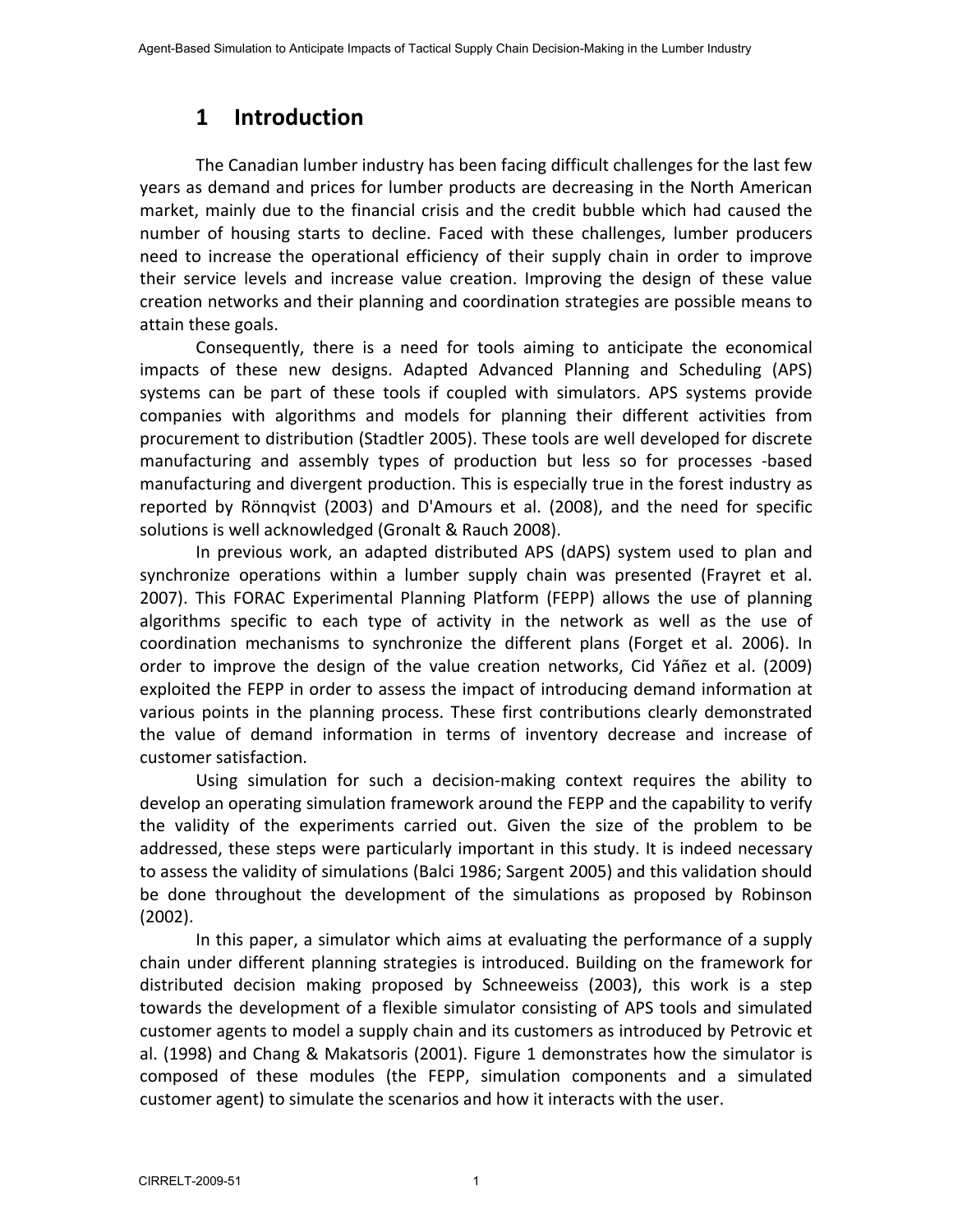The FEPP serves to simulate the decision planning process of the business units involved in the supply chain. The *Simulated Customer Agent* is used to simulate the ordering behaviour of the customers. The simulation components provide the simulating environment and permit an accelerated simulation of the supply chain. Finally, the user controls the simulations and uses different KPI to evaluate the performance of the different planning strategies.



Figure 1 Conceptual simulator composition

In order to illustrate the contribution of this paper, an enterprise test bench representing a typical Canadian lumber production network called Virtual Lumber Case (VLC) is used. It is explained in Section 2 and is derived from actual data from the Canadian industry. The main advantage of using a virtual case is that it is possible to discuss all information regarding it without having to worry about disclosing trade secrets. The case information is available on request to the authors.

The proposed simulator is then discussed in Section 3. It consists of three main modules: the FEPP mimicking the behaviour of the planning process, different components such as time management and performance indicators used by the decision maker to compare different scenarios, and finally, a simulated customer agent simulating the behaviour of the final customers.

In Section 4, this simulator is used to assess the planning strategy of a lumber supply chain and more specifically, the impact of non-discounted sales volume using demand‐driven approach compared to the more traditional supply‐driven approach. The results are presented in Section 5. The last part (Section 6) will conclude with the different contributions of this paper and the future paths to explore.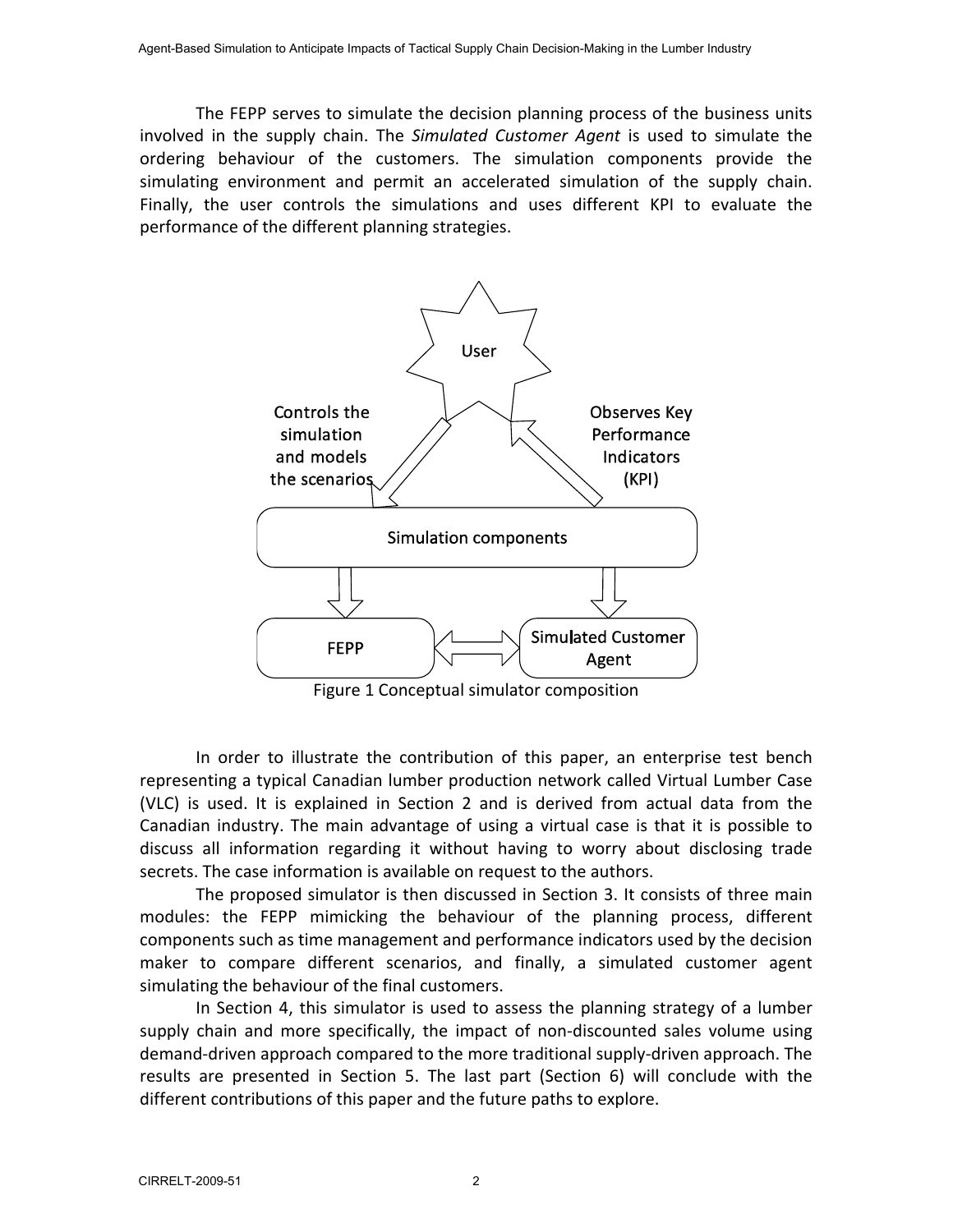# **2 Virtual Lumber Case**

The Virtual Lumber Case is an enterprise test bench, which is basically a detailed supply chain model of a typical Canadian enterprise in the softwood lumber industry. It is a work in progress that includes data describing manufacturing processes, products and transportation resources that are based on different existing eastern Canadian sawmills. These data were used to configure a particular instantiation of the FEPP (D'Amours et al. 2006; Frayret et al. 2007). This platform is a dAPS system, in which each agent contains a detailed model of the organizational unit of the supply chain it represents. Furthermore, each agent is able to use specialized algorithms to plan operations and uses coordination mechanisms to synchronize its plans with other agents.

## **2.1 FORAC Experimental Planning Platform**

The FEPP aims to create feasible and coordinated plans which are optimized to fulfil the demand of the final customers of the value creation network. These plans consist of detailed production schedules and take into account multiple constraints that are specific to each organizational unit. The FEPP is based on a multi‐agent approach to coordinate the collective definition of each agent's production schedule, which uses coordination protocols (called conversations) to specify how agents should interact in various situations.

#### **2.1.1 Architecture Overview**

The FEPP is composed of agents that interact with each other in order to solve the global lumber supply chain planning problem. Several conversation protocols and agent behaviours have been implemented in order to produce optimized solutions in various situations.

The configuration of the platform follows an organizational design approach that consists in the division of the supply chain into business units. In turn, this division into business units is based on the natural heterogeneity of the production process. In other words, the overall problem is split into several smaller sub‐problems, each of which results in the managerial problem of a single organizational unit. Consequently, every agent is modelled after a specific organizational problem. This gives each agent the ability to solve a smaller scale problem using adapted tools. The collaboration, or the cooperation, of all agents present in the supply chain solves the value creation network global problem.

Many functionalities are shared by all agents. For example, they can interact with each other or perform tasks when necessary and by definition, they are autonomous. Moreover, by the way in which the FEPP is conceived, each agent can be represented as a modular block that can be assembled with others to model a supply chain.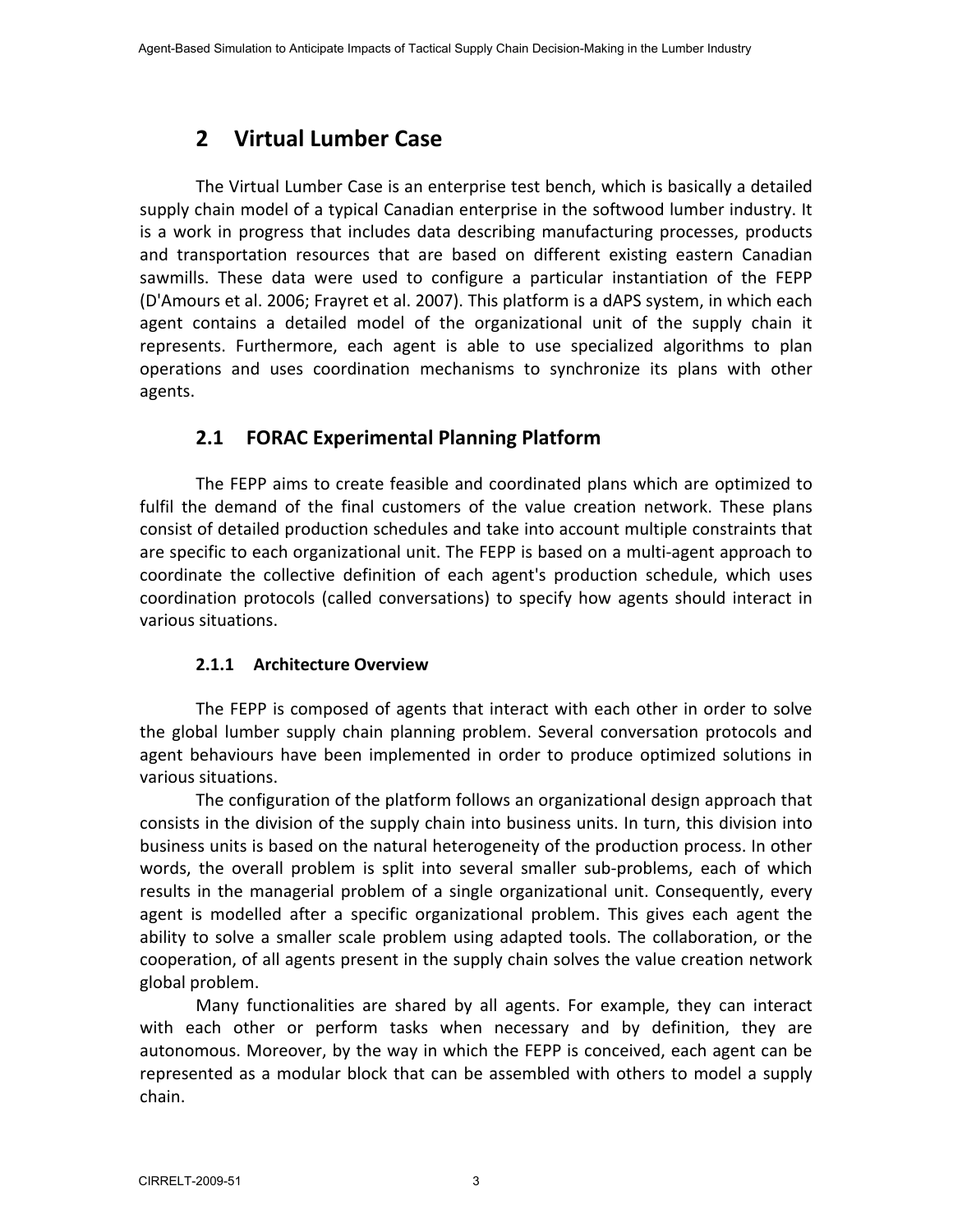Four basic types of agents were developed as seen in Figure 2: *Planning Unit*, *Source*, *Make* and *Deliver*. The *Planning Unit agent* leads agents in the global environment; it helps internal agents communicate with external agents, those that are in a different planning unit. A planning unit usually corresponds to a physical site in a company.



Figure 2 Generic overview of the FEPP

The *Source agent* plans the procurement of the products or raw materials needed by other agents in the planning unit and allocates them to the desired location. The *Deliver agent*, on the opposite side of the planning unit in Figure 2, is responsible for managing relationships with customers and selling manufactured goods. It optimizes the flows of material between an external customer and the supplier inside the planning unit. Finally, *make agents* are responsible for planning the operations of the production or distribution of products inside the planning unit. They are specifically designed to fit the production problem of each organizational unit. The most common types in lumber supply chains are the *Sawing*, *Drying*, *Finishing* and *Warehouse agent*. Each one uses operational research algorithms to plan their activities. The overall organization of the information exchanges between agents and the planning process is described in Section  $2.2.1.$ 

#### **2.1.2 Workflow**

In order to achieve their goals, these agents need to execute certain tasks, including planning local operations, computing local performance indicators or updating planned inventory data. In the FEPP, these tasks are enclosed within workflows. Basically, a workflow is a series of tasks and business rules.

From an implementation point of view, the agents tested in this study are reactive. Indeed, they listen to events that occur in a simulation. An event represents a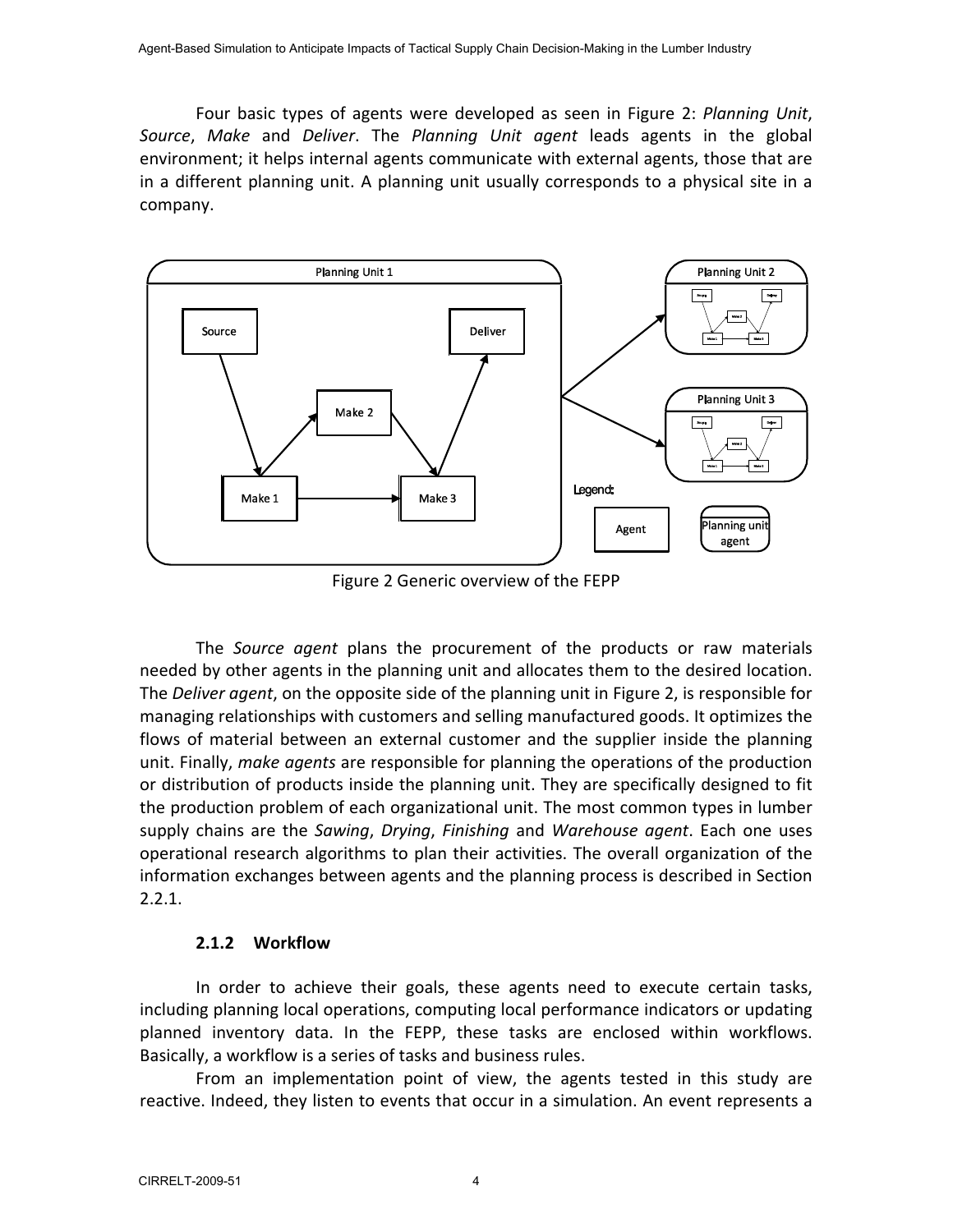change in the environment of an agent (e.g., an agent receives a new demand for a product, the current operational plan has changed, etc.). When an event is triggered, the agent launches all the workflows registered to this event. In turn, events can be triggered by workflows, database operations or conversations between agents. Events can also be parametrized in order to enable the tasks of the workflows to be properly carried out. The association of events to workflow is configurable by users in order to change the behaviour of agents.

An example of a workflow is shown in Figure 3. First, the agent executing this workflow loads a released plan containing the scheduled frozen jobs of the current active plan. If jobs need to be rescheduled because there is not enough inventory to start a job at the specified date, the agent executes the next task to reschedule the jobs when inventory becomes sufficient. Otherwise, the agent will continue and validate the current manufacturing plan template to ensure that each job can be executed with the specified resources. Next, the agent starts its planning engine to create a new operational plan. This plan is then inserted as a manufacturing plan template into the database. The last step is setting this plan as active to let the agent know that the current production schedule is now obsolete.



Figure 3 Example of a workflow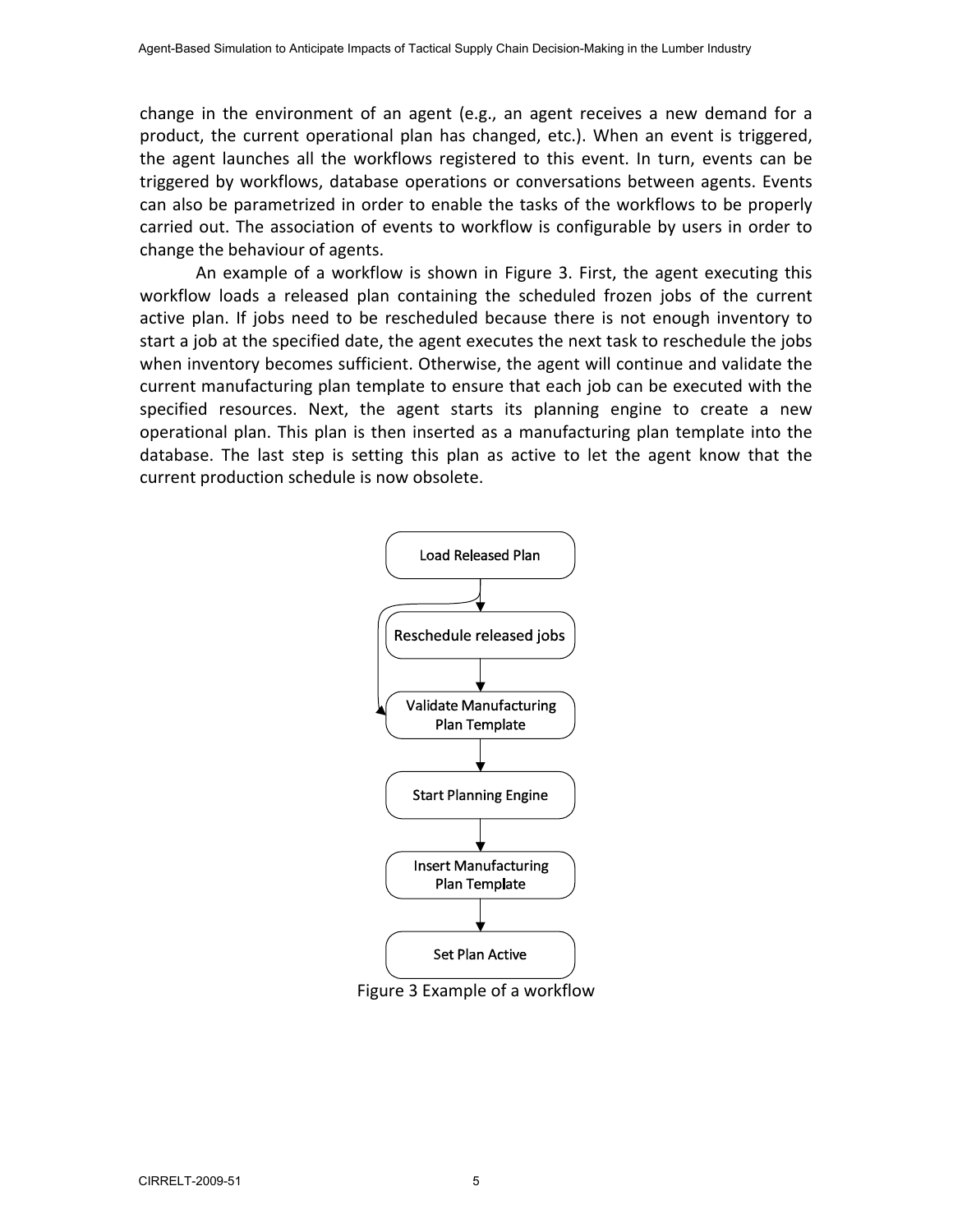#### **2.1.3 Conversation**

In order to coordinate their plans, agents need to communicate with each other. Agents use conversation protocols that specify how to behave during an exchange of messages. These protocols model the role (i.e., sender or receiver) of each agent taking part on the corresponding exchange of messages. Each conversation protocol is composed of two symmetrical protocols (one for each agent). They can be described as a series of states between which particular messages are exchanged. During a given state, the active agent needs to do certain tasks which may in turn lead to a message to be sent. Once a message is sent, the sender agent is generally in a passive state, listening to new events or expecting an answer message from the other agent.

During a state, as proposed by FIPA<sup>1</sup>, a message can be sent and must contain the following information:

- Sender agent name;
- Receiver agent name;
- Conversation protocol name;
- Conversation protocol version;
- Content of the message;
- Synchronous or Asynchronous sending.

The last information specifies to the sender if an answer from the receiver is expected. In such a case, the message will be sent synchronously. During the waiting period, the sender agent can execute a different task in parallel. Otherwise, the sender sends the message and then waits for the next task.

Conversations are triggered inside specific tasks. They can trigger an event in the receiver agent that can in turn start a workflow. An example of a simple conversation can be found in Figure 4. This protocol is used by an agent to "ask" another agent if it has a specific product in inventory. In the first state, the sender sends a message to another agent that has the desired products. Depending on the availability of the requested product, the two agents will fall into one of the two following states: "InventoryAnalysisDataRetrieved" if the receiver has these products in inventory or "InventoryAnalysisDataFailure" if not.

<sup>1</sup> http://www.fipa.org/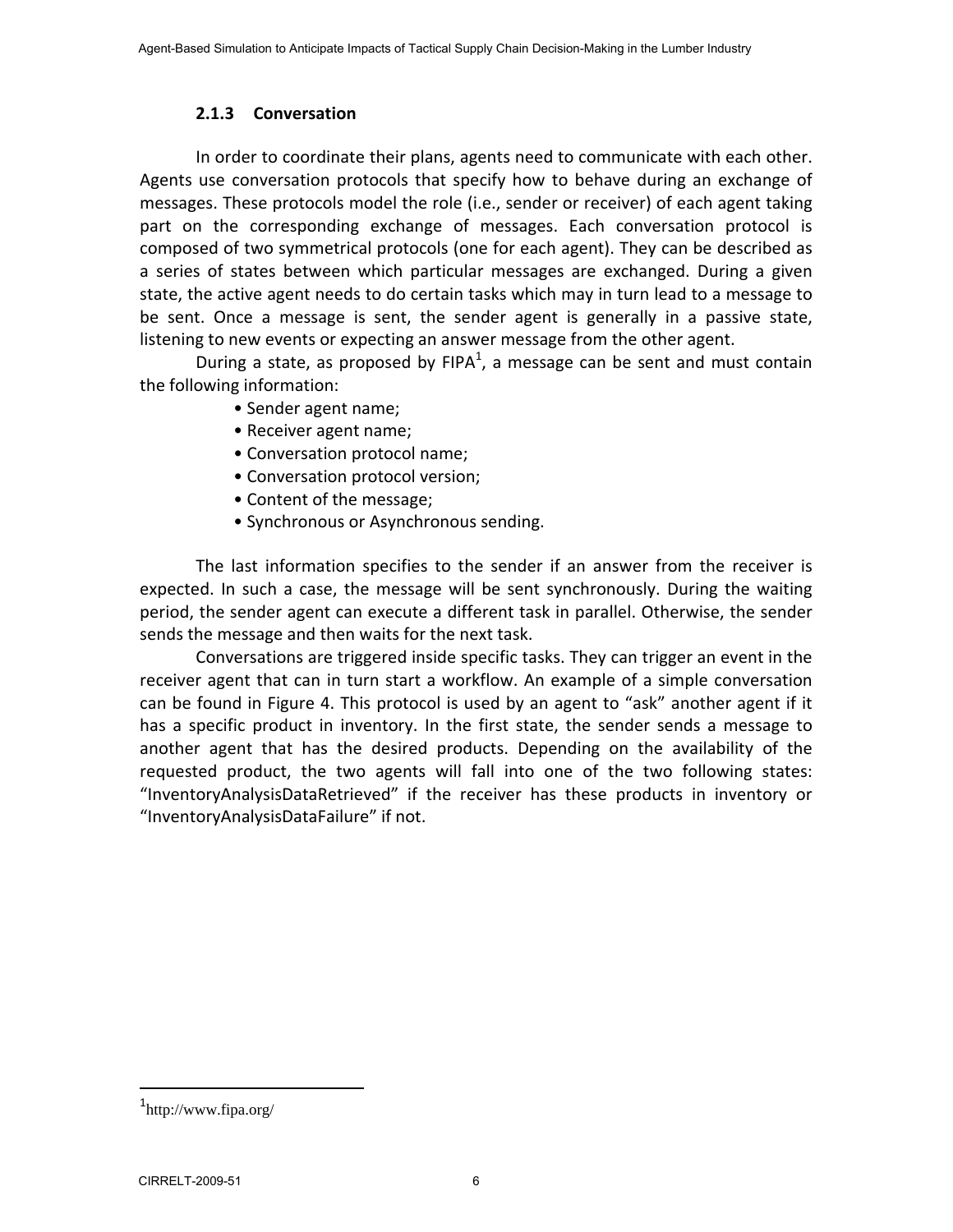Agent-Based Simulation to Anticipate Impacts of Tactical Supply Chain Decision-Making in the Lumber Industry



Figure <sup>4</sup> Example of states during <sup>a</sup> conversation between two agents

#### **2.1.4 Implementation**

The FEPP was developed over a seven‐year period using mostly Microsoft .NET C# programming language with a service‐oriented architecture (SOA) approach. In order to maximize efficiency and interoperability, some components have been also programmed using C++. Those components are related to the operations planning for the *Sawing*, *Drying*, *Finishing* and *Deliver agent* and use operational research tools such as ILOG CPLEX version 9.0.

The FEPP is composed of 99 conversation protocols to coordinate agents when communicating with each other. Depending on the agent type, agents can use between 5 to 21 workflows to define every possible action they can perform.

For every agent used in a simulation, a unique database is used to store all information created during a simulation. No information is deleted during a simulation. Instead each piece of information is tagged with a property that states whether the current information is active or not. So it is possible to "read" or compute the state (i.e. products inventories, planned operations schedule, performance indicator, etc.) of every agent at any moment during a simulation.

### **2.2 The Value Creation Network**

Lumber supply chains differ from traditional supply chains due to the fact that raw material is heterogeneous. Furthermore, the procurement of eastern Canadian mills being mainly from natural forest through timber licences with the government results in mills having little control over the timber quality they are supplied with. Consequently, the output of a single log transformation process is rather difficult to predict. The mills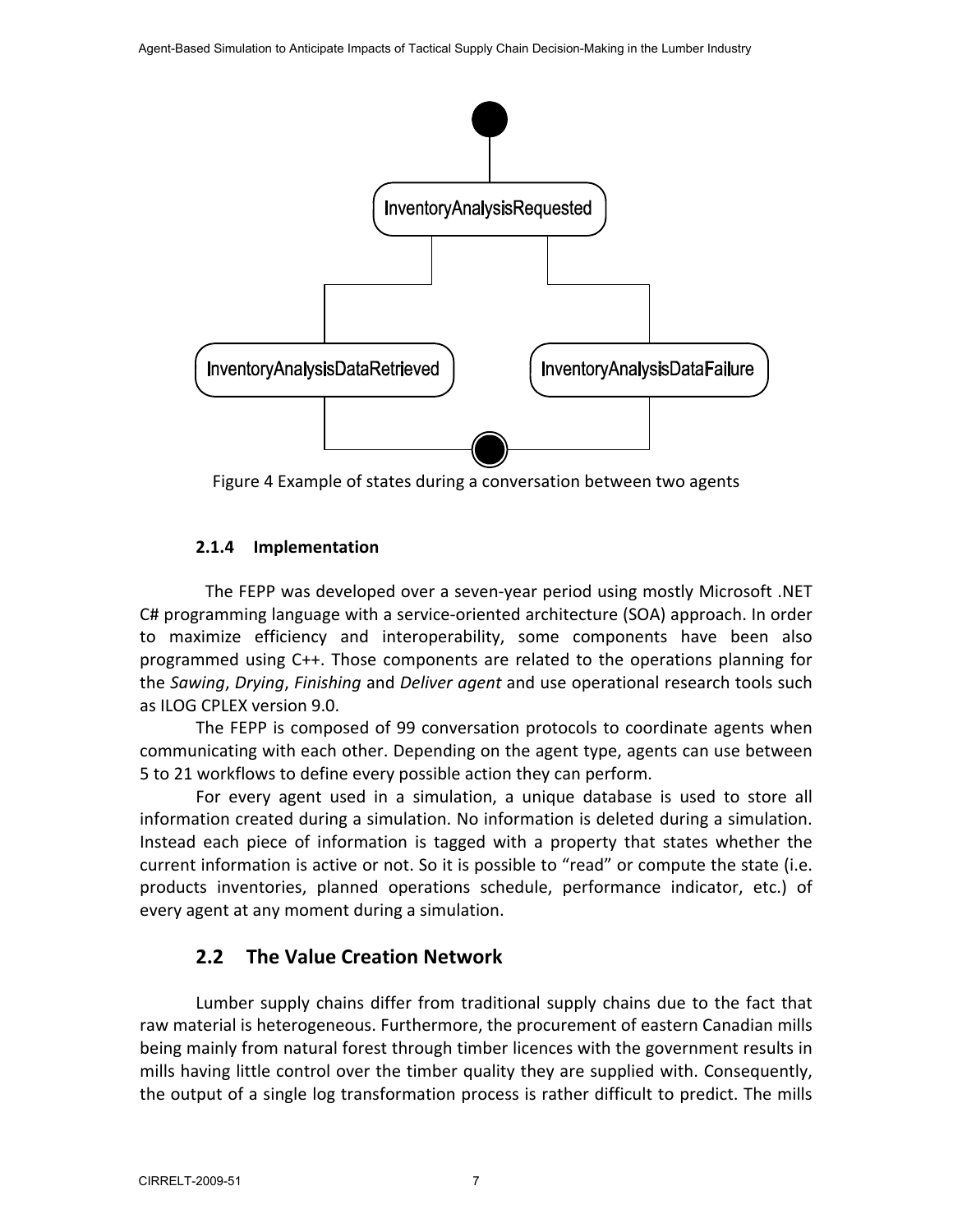can use process simulation tools such as Optitek developed by FPInnovations (Goulet 2006) but this cannot be applied in realtime operations. Eastern Canadian companies deal with this problem by forecasting the production of a large quantities of logs in order to know what quantities of each product can be sold, which is statistically more stable than the production of a single log.

#### **2.2.1 Production and Distribution Planning Unit**

 The production and distribution network that was modelled in the FEPP is shown in Figure 5. Operations are planned from log reception to final delivery, using all agents from *Source agent* to *Deliver agent* and eventually to *Simulated Customers agent*.



Figure 5 A configuration of the FEPP

As explained earlier, the role of the *Source agent* is to procure logs for the supply chain. These logs are then virtually sent to the *Sawing agent*. By deciding on the volumes and classes of logs to transform during each production shift and the sawing processes to implement with them, logs are planned to be transformed into multiple products: sawdust, chips and lumbers. Bundles of lumbers are then placed into a kiln according to a specific loading pattern. The scheduling of the finishing processes to apply to the dried products is then set by the *Finishing agent*, who determines the final characteristics of the products. The final products are then ready to be sold or delivered to different customers by the *Deliver agent*.

Table 1 summarizes the characteristic of the Virtual Lumber Case from the perspective of each organizational unit: products, processors and processes. The sawing unit can process eight different types of logs. It is composed of two sawing lines. For each type of log entering a sawing line, several cutting patterns are possible. The choice of the cutting pattern determines the mix of the output products.

For the drying unit, fifteen products can be dried in one of the seven kiln dryers depending on which loading pattern is selected from the 180 available. This unit is the bottleneck of the network.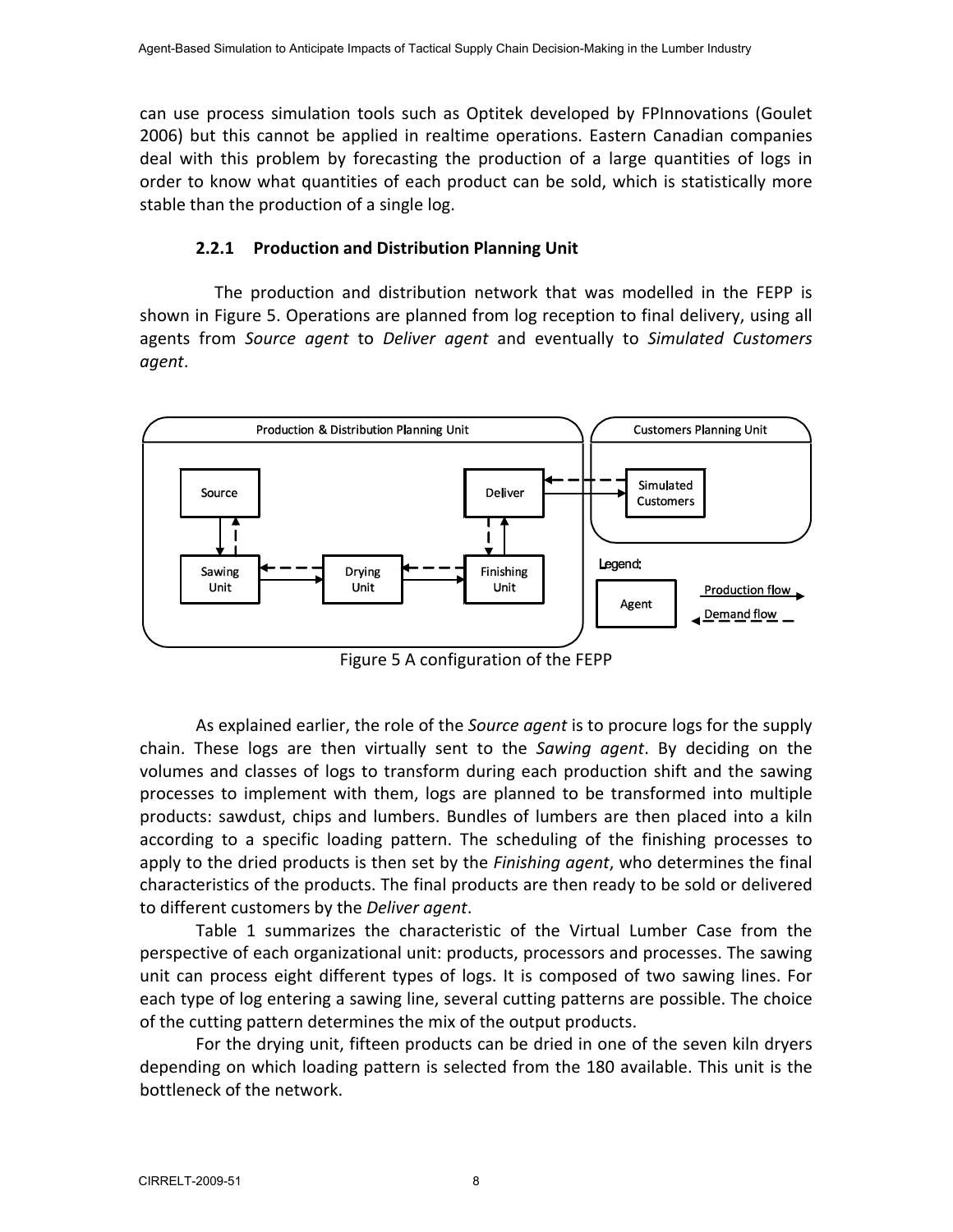Finally, the finishing unit can transform fifteen input products into 45 final products. For each input product a set of alternative processes is available. The algorithm selects the best sequences of processes respecting demands, inventories and resources constraints. The resulting products are transferred to the deliver unit, which is responsible for planning the deliveries to the customer.

|                                   | Sawing                                   | <b>Drying</b>                                            | Finishing        | Deliver                  |
|-----------------------------------|------------------------------------------|----------------------------------------------------------|------------------|--------------------------|
| Number of<br>consumed<br>products | 8                                        | 15                                                       | 15               | 45                       |
| Number of<br>products<br>made     | 15                                       | 15                                                       | 45               | 45                       |
| Processors                        | 1 Sawing Line 8'<br>1 Sawing Line 8'-16' | 5 small kiln dryers<br>2 big kiln dryers<br>Air dry area | 1 Finishing Line | <b>Not</b><br>applicable |
| Processes                         | 37                                       | 180                                                      | 15               | <b>Not</b><br>applicable |

Table 1 Definition of sawing, drying, finishing and deliver units

The agents manage information about the products, inventory levels, processors and processes in each unit of the network. In addition, the *Sawing*, *Drying* and *Finishing agents* are able to plan their operations by using respectively, mixed integer programming, constraints programming and heuristics. These models are described in Gaudreault et al. (2009) and were validated weekly using a real industrial case with a sawmill during a one-year period. It is important to note that the drying and finishing models cannot create an optimal solution in a reasonable time. To compensate for this obvious lack, the agent generates a large quantity of feasible solutions, limited by computation time and/or solutions quantity, and picks the best one. Table 2 summarizes the planning problem of each agent.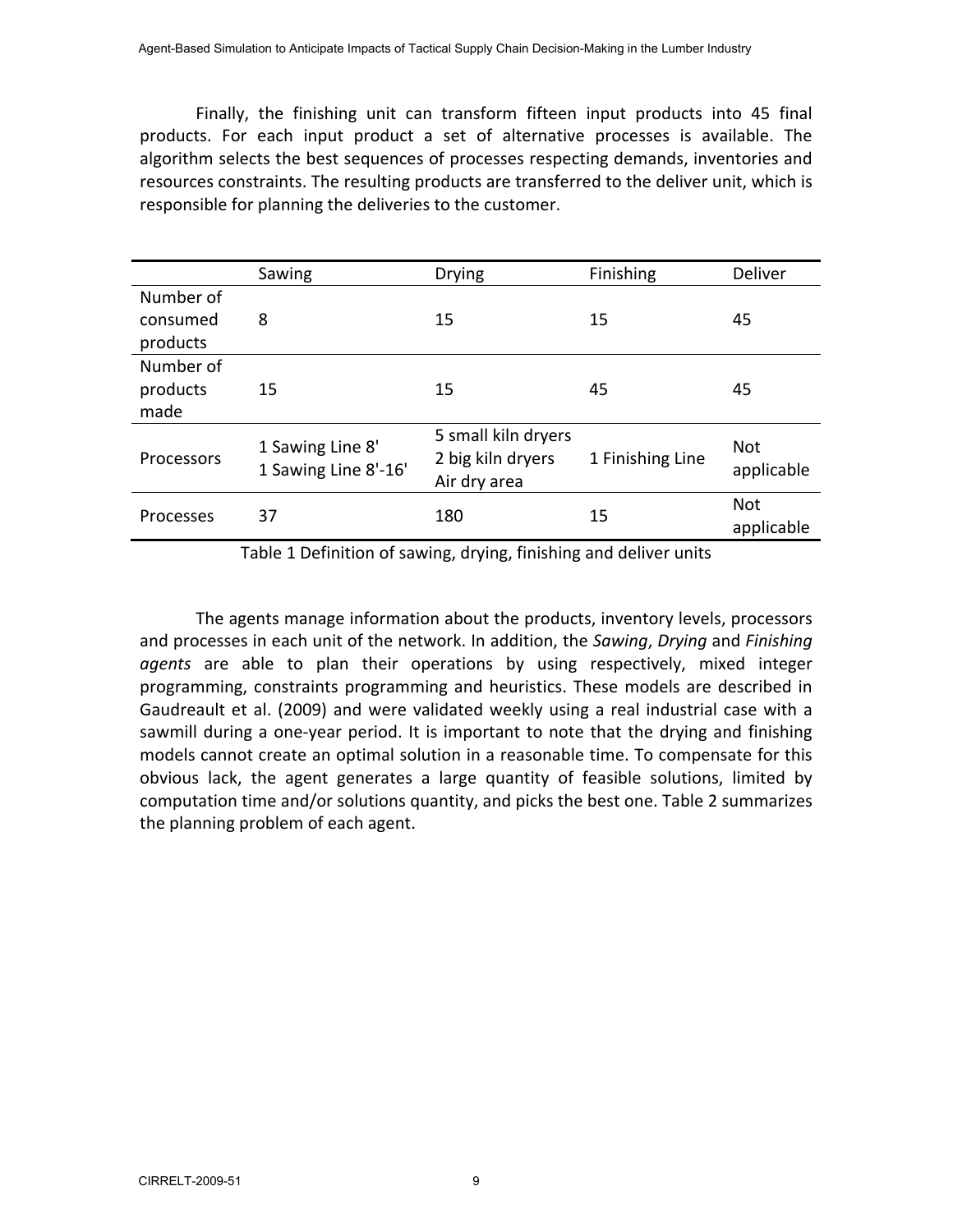|                              | Sawing agent           | Drying agent    | Finishing agent        |
|------------------------------|------------------------|-----------------|------------------------|
|                              | Min. tardiness         | Min. tardiness  | Min. tardiness         |
|                              | Max. production value  | Max.            | Max. production value  |
| Objectives                   | Min. costs             | production      | Max. resource          |
|                              |                        | value           | utilization rate       |
|                              | Divergent product flow | Divergent       | Divergent product flow |
|                              | Co-production          | product flow    | Co-production          |
|                              | Alternative processes  | Co-production   | Alternative processes  |
| Processes<br>characteristics | Only compatible        | Alternative     | Only compatible        |
|                              | processes can be       | processes       | processes can be       |
|                              | executed within the    |                 | executed within the    |
|                              | same production shift  |                 | same production shift  |
|                              | Machines capacity      | <b>Machines</b> | Machines capacity      |
|                              | calendar               | capacity        | calendar               |
|                              | Frozen jobs            | calendar        | Frozen jobs            |
| Parameters                   | Maximum sales per      | Frozen jobs     | Solution tree          |
|                              | product                | Operations      | exploration mode       |
|                              | Inventory cost Raw     | costs           | Min. production        |
|                              | product cost           |                 | duration by family     |
| Optimization                 | <b>MIP</b>             | Constraint      | Heuristic              |
| method                       |                        | programming     |                        |
|                              |                        |                 |                        |

Table 2 Definition of sawing, drying and finishing algorithms

#### **2.2.2 Processes**

In general, a transformation process defines how an operation is performed and what input is required for this particular operation. For a car assembly supply chain, the inputs of the process could be different parts, or platforms of pre‐assembled parts and the output would be the ready‐to‐ship car. In contrast, the lumber industry is characterized by divergent processes where the number of output products is greater than the number of input products. When a log is cut, the output of this operation is sawdust, chips and amounts of lumber of different sizes, which can be desirable in the marketplace or not.

Another particularity is that each log or tree can be cut following a set of different cutting patterns. Each association of logs and cutting patterns becomes a distinct process. In our model, the sawing processes are defined by average of inputs and expected quantities of outputs. Also, the production of these materials uses a machine during a finite time; therefore, the process is also characterized by an average time‐based usage of a processor type. Table 3 presents a typical sawing process. The consumption is the input product, in this case 8' spruce log. For each 3.476  $m^3$  (i.e., a group of logs), a set of output products measured in fbm is produced<sup>2</sup> when this specific process (log class + cutting pattern) is performed.

<sup>&</sup>lt;sup>2</sup> 1 fbm (foot, board measure) is equal to a board 12" wide x 12" long x 1" thick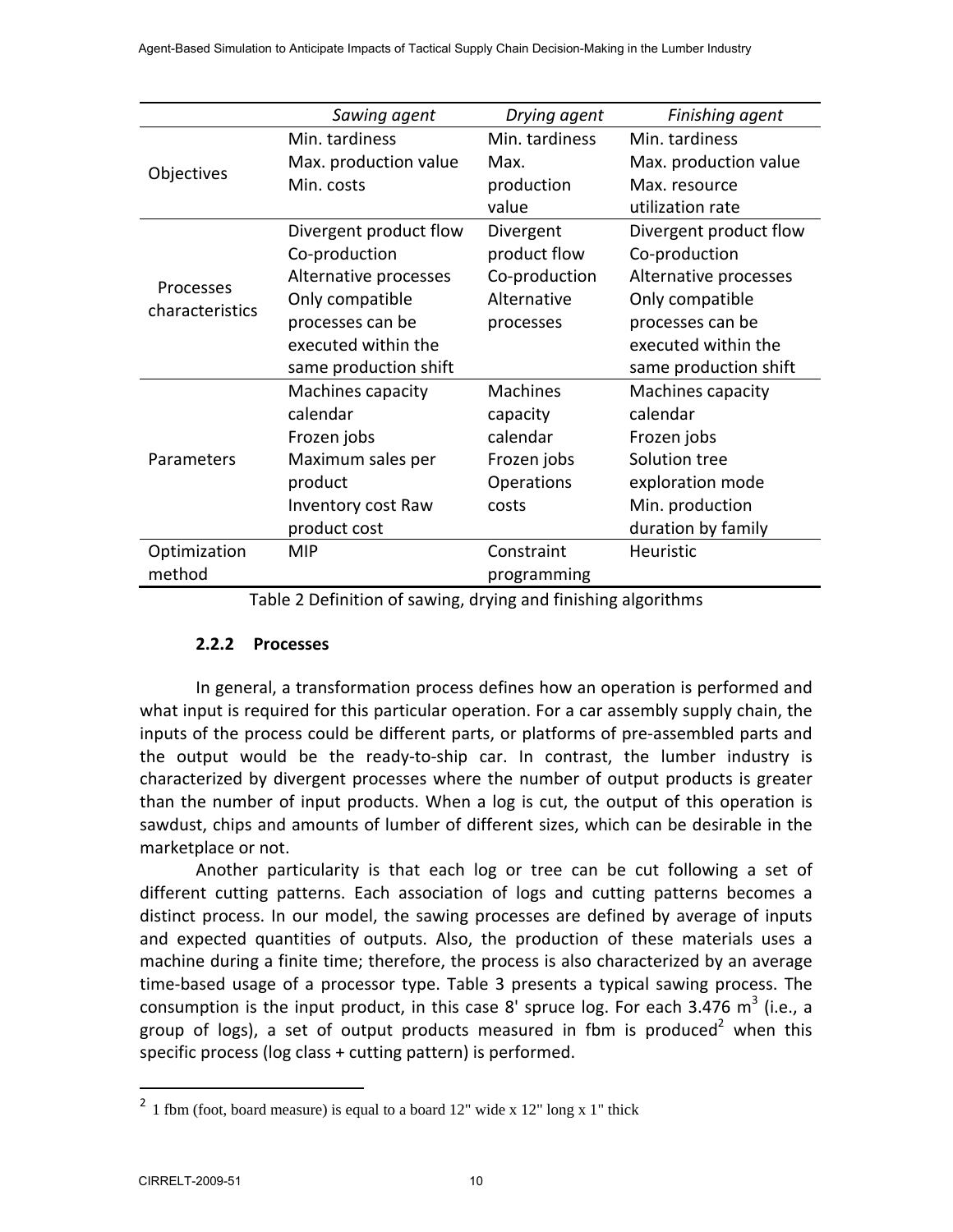| Consumption:          |          |                |
|-----------------------|----------|----------------|
| Product               | Quantity | Unit           |
| 8' spruce log         | 3.476    | 3              |
|                       |          |                |
| Production:           |          |                |
| Product               | Quantity | Unit           |
| Chip                  | 1.03     | t              |
| Sawdust               | 0.06     | $\mathsf{m}^3$ |
| Plank                 | 59.59    | fhm            |
| 2x3.8'                | 381.5    | fbm            |
| 2x48'                 | 35.99    | fbm            |
|                       |          |                |
| Resource utilization: |          |                |

| Product        | Duration | Unit |
|----------------|----------|------|
| 8' Sawing Line | 104.88   |      |
|                |          |      |

Table 3 Example of a sawing process

In fact, there are many possible cutting patterns to choose from to process a log. This leads to the need to select which cutting pattern to use. Figure 6 illustrates how each log can be cut using a different cutting pattern. But not every cutting pattern may be used with every log; some may not be feasible or may not generate enough value to compensate for the cost of the log. Cutting pattern selection changes over time as it is governed by inventory level, demand profile and resource availability.

At the drying unit, each drying process corresponds to a loading pattern. A loading pattern defines how green lumber is loaded into the dry kiln in order to maximize the use of available space. A loading pattern is created by filling out the volume of a dry kiln with bundles of lumber (see Figure 7). However, there are constraints that apply to these processes. First, the duration of the drying operation is defined by the thickness of the boards to dry and their moisture content. Moreover, different species of wood require different drying times. Therefore, it is optimal to have a homogeneous "mix" of lumber in the kiln. The drying process defines the control parameters over time (e.g. temperature, pressure). Table 4 describes an example of the drying process.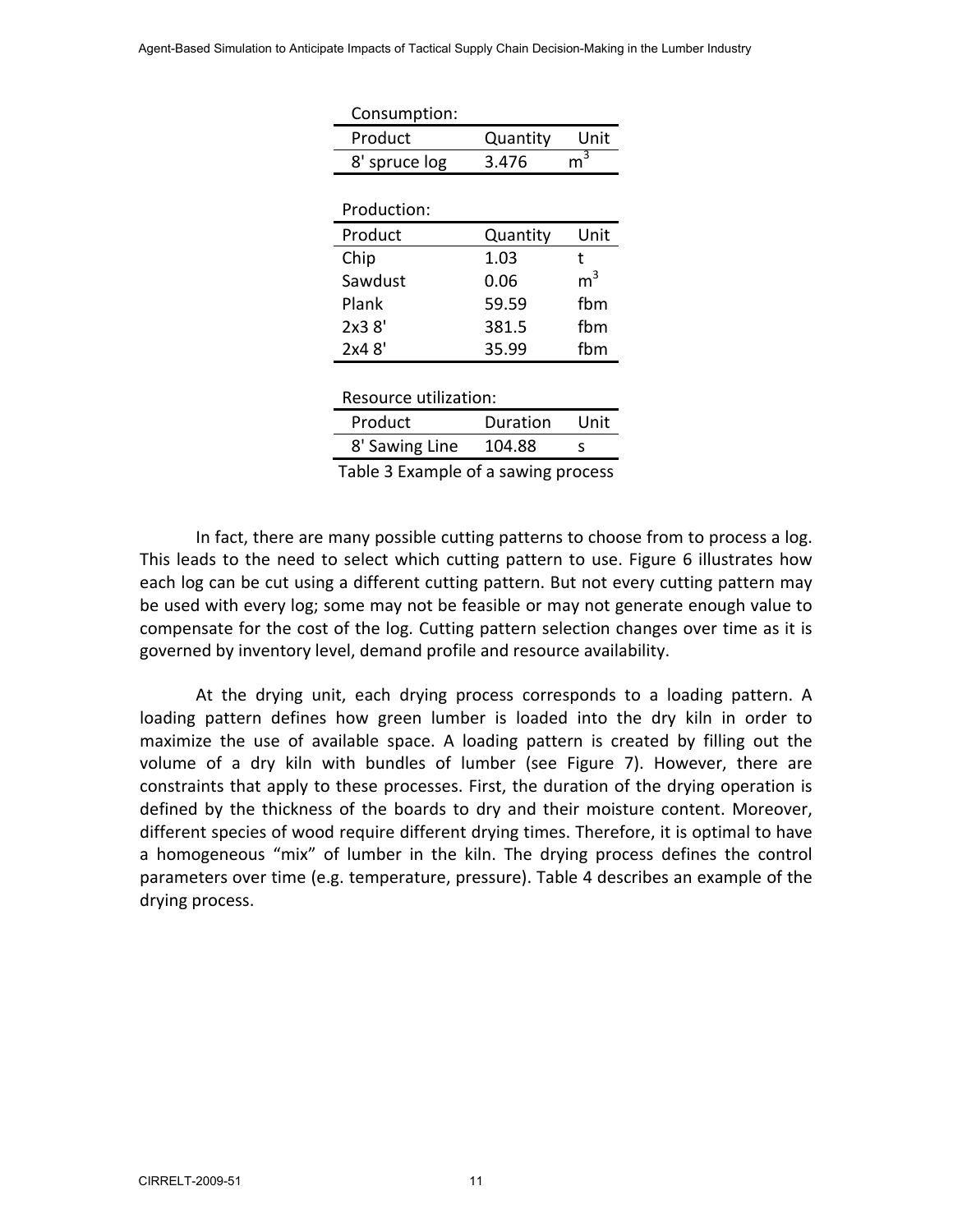

| Loading pattern #1 |    |               |    |  |
|--------------------|----|---------------|----|--|
|                    |    |               |    |  |
|                    |    |               |    |  |
| 8'                 | 8' | 8'            | 8' |  |
| 8'                 | 8' | $\mathbf{8}'$ | 8' |  |
| $\mathbf{8}'$      | 8' | 8'            | 8' |  |
|                    |    |               |    |  |

## Loading pattern #2

| 12' | 12' | 8'  |  |
|-----|-----|-----|--|
| 12' | 12' | 8'  |  |
| 16' |     | 16' |  |
| 16' |     | 16' |  |

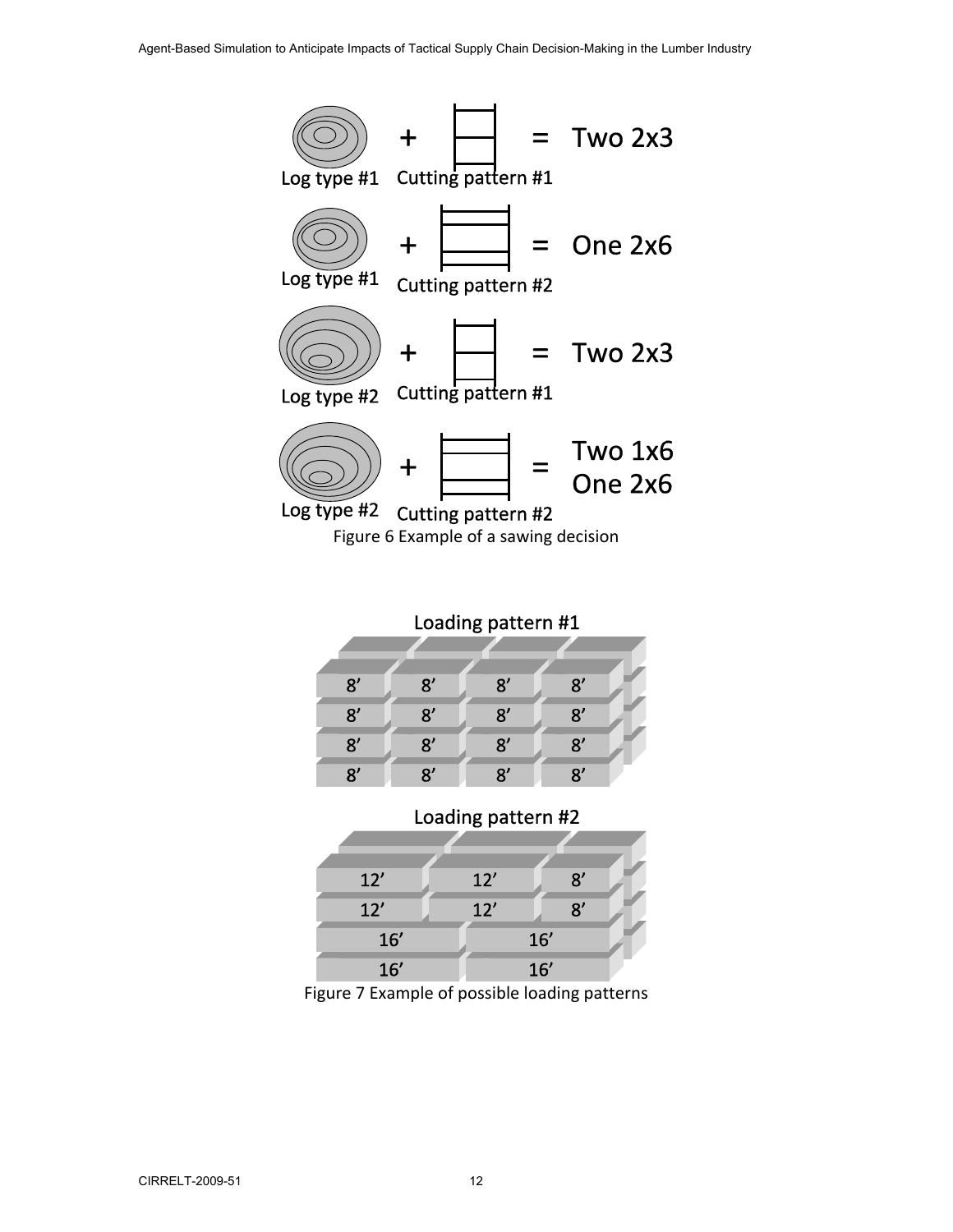| Consumption:          |                                         |      |
|-----------------------|-----------------------------------------|------|
| Product               | Quantity                                | Unit |
| 2x3 8' Green          | 31,680                                  | fbm  |
| 2x3 10' Green         | 79,200                                  | fbm  |
| 2x3 12' Green         | 118,800                                 | fbm  |
|                       |                                         |      |
| Production:           |                                         |      |
| Product               | Quantity                                | Unit |
| 2x3 8' Dry            | 31,680                                  | fbm  |
| 2x3 10' Dry           | 79,200                                  | fbm  |
| 2x3 12' Dry           | 118,800                                 | fbm  |
|                       |                                         |      |
| Resource utilization: |                                         |      |
| Product               | Duration                                | Unit |
| Kiln Dryer #2         | 216,000                                 | S    |
|                       | 60                                      | h    |
| -                     | and the state of the state of the<br>c. |      |

Table 4 Example of a drying process

In this unit, there is another kind of drying process which is not carried out in a dry kiln. This process is called air drying and it is mainly used in summer. It occurs in the lumber yard, the duration is counted in weeks, it generates a better quality product and uses less energy to produce. However, air dried products must still go into a kiln dryer for the final step of the process for a smaller duration.

The last step is the finishing unit. At this stage, dried lumber is ready to be planed, sorted and packaged. This operation sets the final attributes to the lumbers (i.e., length, width, thickness and quality). As illustrated in Figure 8, this process is divergent (i.e., several final products are produced). Each rough piece of lumber is optimized based on its defects in order to decide whether that piece of lumber needs to be cut in two and where or if trimming can remove a defect on one side or the other in order to increase its market value.

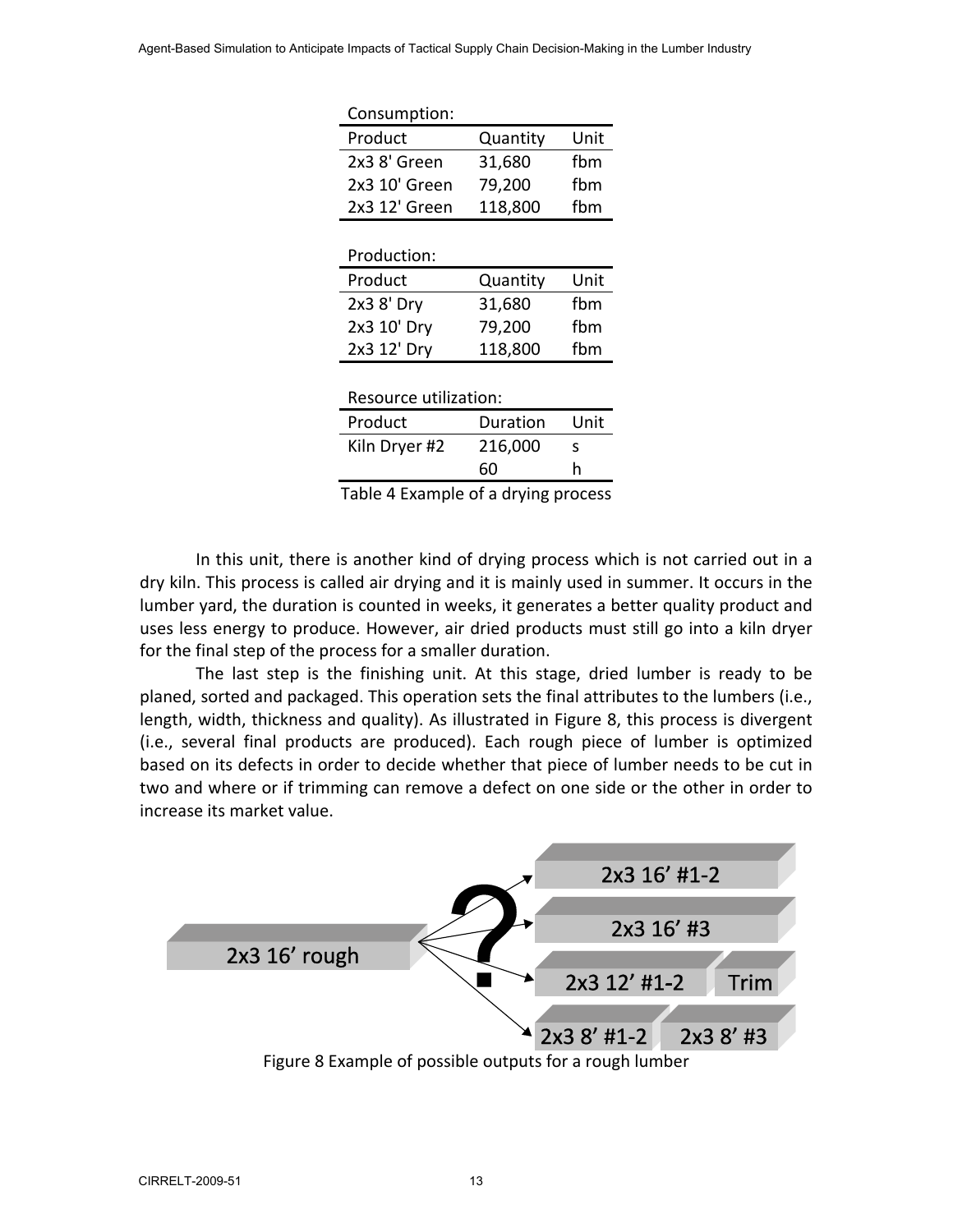Because a large quantity of lumber is produced every day, it is possible using production reports or simulation data from Optitek to model the output of a process as a percentage that expresses the expected output distribution in terms of lumber final characteristics.

An example is shown in Table 5. For a 2x3 12', more than half of the pieces of lumber will conserve the same length (12') and will be of the indicated quality (#1‐2, #3 or #4) after the planing process. It is also important to note that the finishing process creates trim.

| Consumption:                   |          |      |
|--------------------------------|----------|------|
| Product                        | Quantity | Unit |
| 2x3 12'                        | 1        | fbm  |
|                                |          |      |
| Production:                    |          |      |
| Product                        | Quantity | Unit |
| 2x3 8' #1-2                    | 0.007125 | fbm  |
| 2x3 10' #1-2                   | 0.12065  | fbm  |
| 2x3 10' #3                     | 0.0133   | fbm  |
| 2x3 10' #4                     | 0.004465 | fbm  |
| 2x3 12' #1-2                   | 0.665    | fbm  |
| 2x3 12' #3                     | 0.07505  | fbm  |
| 2x3 12' #4                     | 0.06365  | fbm  |
| Trim                           | 0.05076  | fbm  |
|                                |          |      |
| Resource utilization:          |          |      |
| Product                        | Duration | Unit |
| <b>Finishing Line</b>          | 0.22     | S    |
| Teble E Evansels of a finishin |          |      |

Table 5 Example of a finishing process

#### **2.2.3 Customer Planning Unit**

Two types of customer have been considered for the *Simulated Customers agent*: the spot market customer who expresses a one-time need for a specific volume of a particular product, and a contract‐based customer who is a regular customer and whose needs are filled within a previously agreed upon contractual setting.

The sales of lumber products can be achieved through the spot market, which is common in commodity industries. In this context, the customer expresses its needs to several forest companies sporadically and at random intervals. The customer and chosen supplier then negotiate the final price, the volume and a delivery date. The customer and the producer both exhibit opportunistic behaviours. They have no obligation to one another, other than to fulfil the terms of this unique sale.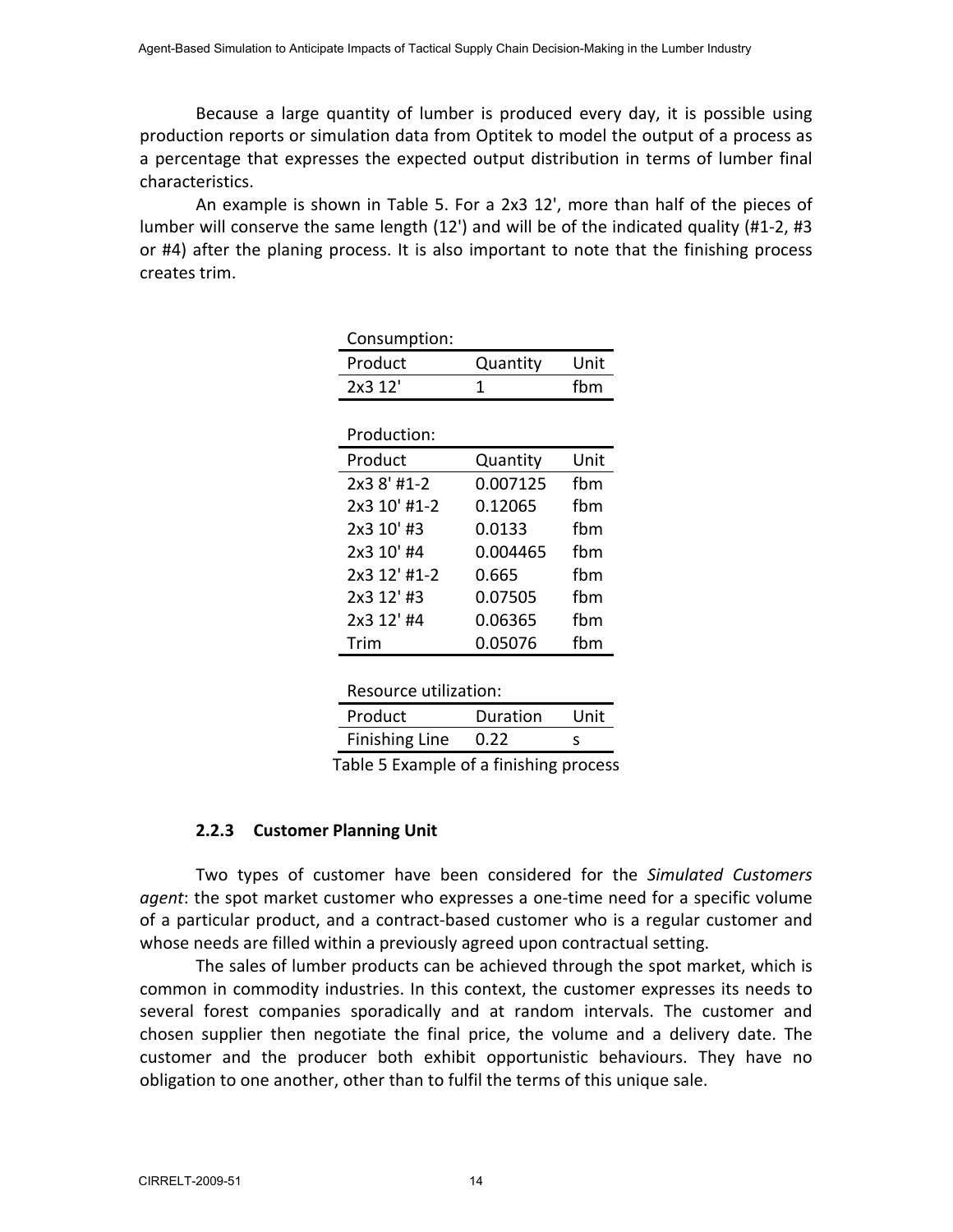A contract involves a relationship and certain expectations on both sides. The contract may specify several requirements such as guarantees of purchase or deliveries, conditions of pricing and payments. It combines repeated deliveries over a set time horizon. In addition, demands from the contract customer occur at relatively regular intervals compared to the spot customer where it is more sporadic by nature.

There is little data available to model these two types of customer behaviours. Generally, companies only keep the information on shipped quantities, not demand information. In particular, if a substitute product is shipped, the original demand information disappears from the database. Therefore, it is very difficult to replicate exactly how customers behave in real life without making assumptions.

To get around this problem we made the assumption that deliveries were the same as demands to statistically model the demand processes just described. For each product, the total demand volume over the planning horizon bounds the summation of the different demands occurring within the planning period. This parameter is based on the historical deliveries of an enterprise in the industry.

The total amount requested was fixed as a percentage of total capacity of the mill in supply‐driven production. To compute this capacity, the FEPP was configured in order to maximize the expected value, subject to production and supply constraints, and no demand constraints. From the resulting production figures, the maximum production capacity was derived from the total products volume. The total spot customer demand corresponds to about twice the capacity of the plant.

# **3 Simulation Components**

 The simulator consists of three main modules: the FEPP intended to simulate the detailed planning process of the production and distribution network, a customer agent simulating the behaviour of the market, and the simulator components, used to create, analyze and compare different scenarios. The representation of this simulator can be found in Figure 1.

### **3.1 Time Management**

Time management is an issue in a distributed simulation because each agent handles local events that follow a global precedence network that, in turn, must be coordinated. Furthermore, because agents use complex planning algorithms that usually take time to produce a complete operations plan, there are two time scales to coordinate: the simulated time that triggers external events such as the expression of a demand, and the real runtime of each agent computing new plans.

In the proposed simulator, the simulated time is coordinated through a centralized clock. All agents use the same clock in order to make sure they all have the same perception of the sequence of simulated events. Thus, there is no risk that an agent is left behind (or races ahead) of others. Another solution often used in the literature is to allow each agent to use its own clock. In this case, messages must contain the date and time of transmission to allow for coordination between agents. However,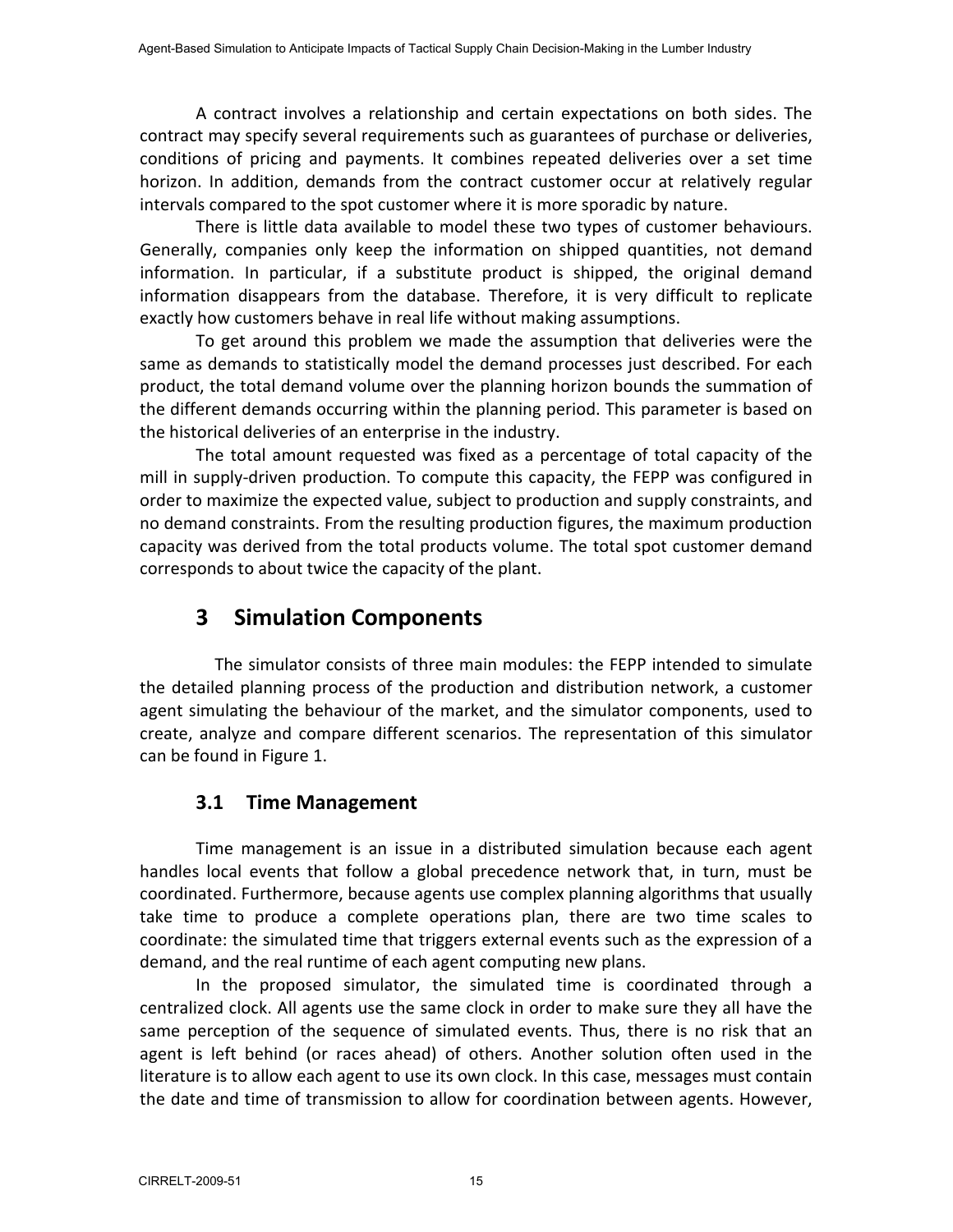this latter solution was not practical as the architecture of the simulator did not permit quick changes with a sufficient degree of confidence. Agents could react negatively to a sudden change in time, and would not be able to adapt to a date received if it were "in the past".

The simulation uses discrete events to run (Ross 2002). The simulator module contains a list of every action to be performed by the agents present in the simulation that enables the simulator to control the simulation. Each action is parametrized by the following characteristics:

- Agent name;
- Action name;
- Specific parameters;
- Trigger time.

The simulator has a list of all agents involved in a simulation and knows their state (working or standby) at all times. Time advances in real time when at least one agent is working. When all agents are in a standby mode, the simulator looks for the next action to achieve, sets the clock ahead accordingly and then asks the agent to follow‐through with the targeted action.

When an action is triggered, the simulator delivers instructions to the target agent concerning what to do with specific parameters. Those parameters can contain information how to perform a specific task or an object. When an agent receives such information, it replies to the simulator by indicating that it is in a working mode and then performs the requested action. Once the task is completed, the agent reports to the simulator and returns to a standby mode.

The action carried out by an agent can trigger an action by another agent using a conversation. The first agent sends a message to the second. The latter receives the message and adds a request for the new action in the simulator actions list. The action may be triggered immediately or later depending on the needs of the requesting agent.

## **3.2 Key Performance Indicator**

 Key performance indicators are a necessity to determine which scenario is better. The first one that comes to mind would be to use financial indicator. The challenge with this approach is that there are a lot of imponderables (e.g., how to quantify a continuous refusal of sales or systematic late deliveries). These impacts are very difficult to calculate for a supply chain, even in real‐life, while it is very easy to understand that a enterprise with a poor service level will incite its customers to look elsewhere.

In order to cope with these flaws, an indicator based on the volume of non-discounted sales will be used as shown in Equation (1). A non-discounted sale is a single demand that is planned to be fulfilled on time without using a substitute product as is done in this industry. The higher the total volume of non‐discounted sales is, the better the value creation network is able to fill the needs of its customers.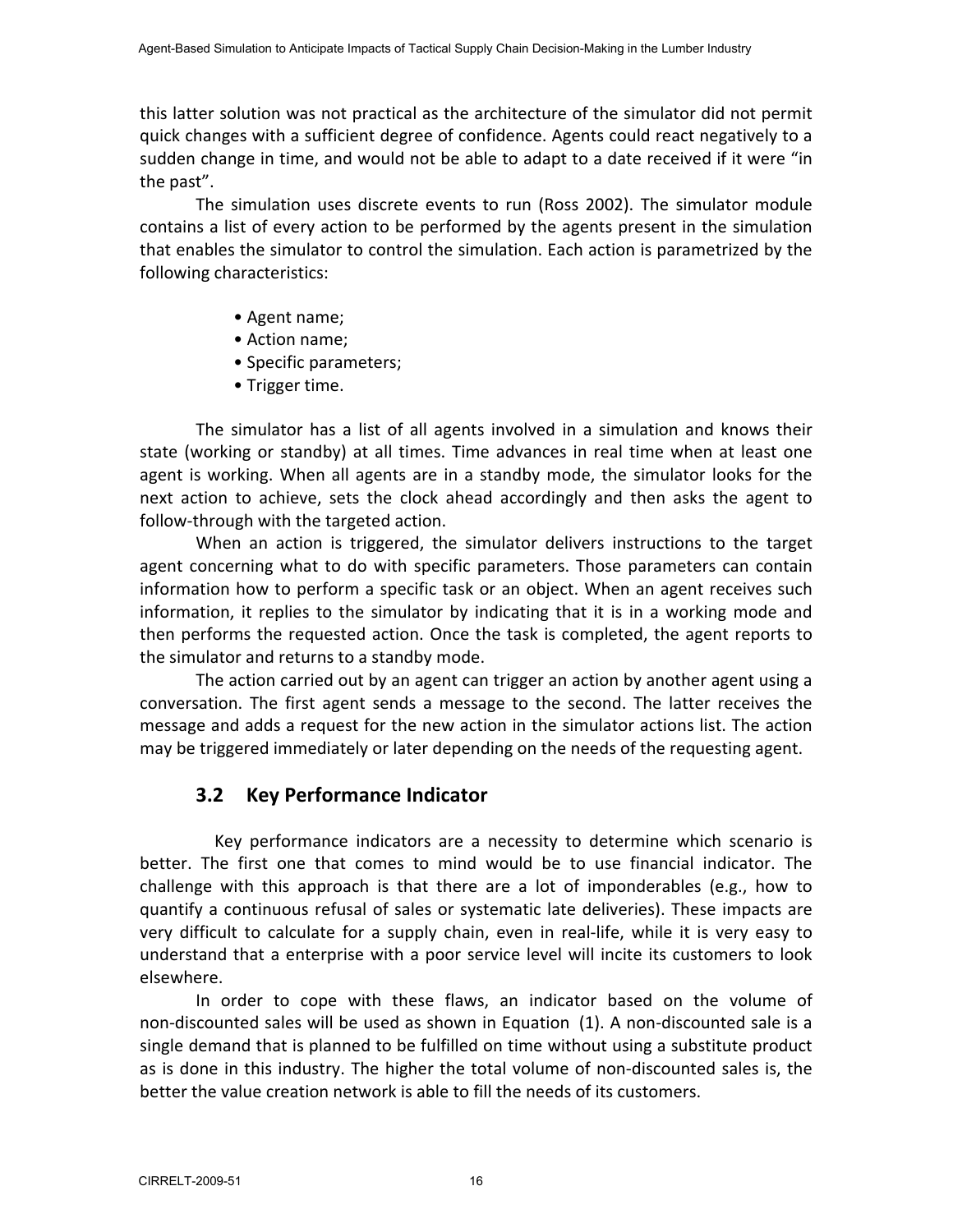$$
\sum_{\text{Demand} \in \text{Demands}\text{-FulfilledOnTime}} Volume_{\text{Demand}} \tag{1}
$$

To counteract the obvious case of accepting all demands and planning big delays in the fulfilment of these demands, two more indicators will be used to measure the service level offered to the customer.

The first one is the fillrate. It evaluates the number of demands that will be fulfilled on time (see Equation (2)) expressed in percentage. Even though the customer will only accept a demand if it is on time, the value creation network has a flexibility to change a scheduled delivery in case a more important (higher value) demand arrives.



The last one is the backorder. This indicator evaluates how long a demand will remain in backorder when not fulfilled on‐time (see Equation (3)).

$$
\frac{\sum_{Demand \in LateConfirmedDemands} BOLateness_{Demand}}{\sum_{Demand \in LateConfirmedDemands} Demand}
$$
 (3)

### **3.3 Random Number Generator**

A single *Simulated Customers agent* emulates the behaviour of multiple customers. It is responsible for generating the characteristics of all demands that will be used in the simulation. This agent is parametrized using random variables that represent different ordering aspects.

The rather large amount of random numbers necessary for this kind of simulation implies the need for a rapid, robust and malleable generator capable of serving the needs of different models. The uniform random number generator used was the Mersenne Twister (Matsumoto & Nishimura 1998). This generator can produce random numbers with a very large cycle (the quantity of generated number before it loops to the first one) without slowing down the performance.

However, numbers that follow a uniform distribution are not useful to establish customer demands. Therefore, it is necessary to transform the output of the generator into numbers that can follow different types of distribution, such as triangular, normal or exponential (Ross 1993).

The method used in this application is simple but effective. The first step is to transform the density function of the desired distribution into a discrete form. For example, to generate a number following a normal distribution, a graphic representation of the distribution is divided by the number of intervals. Each interval is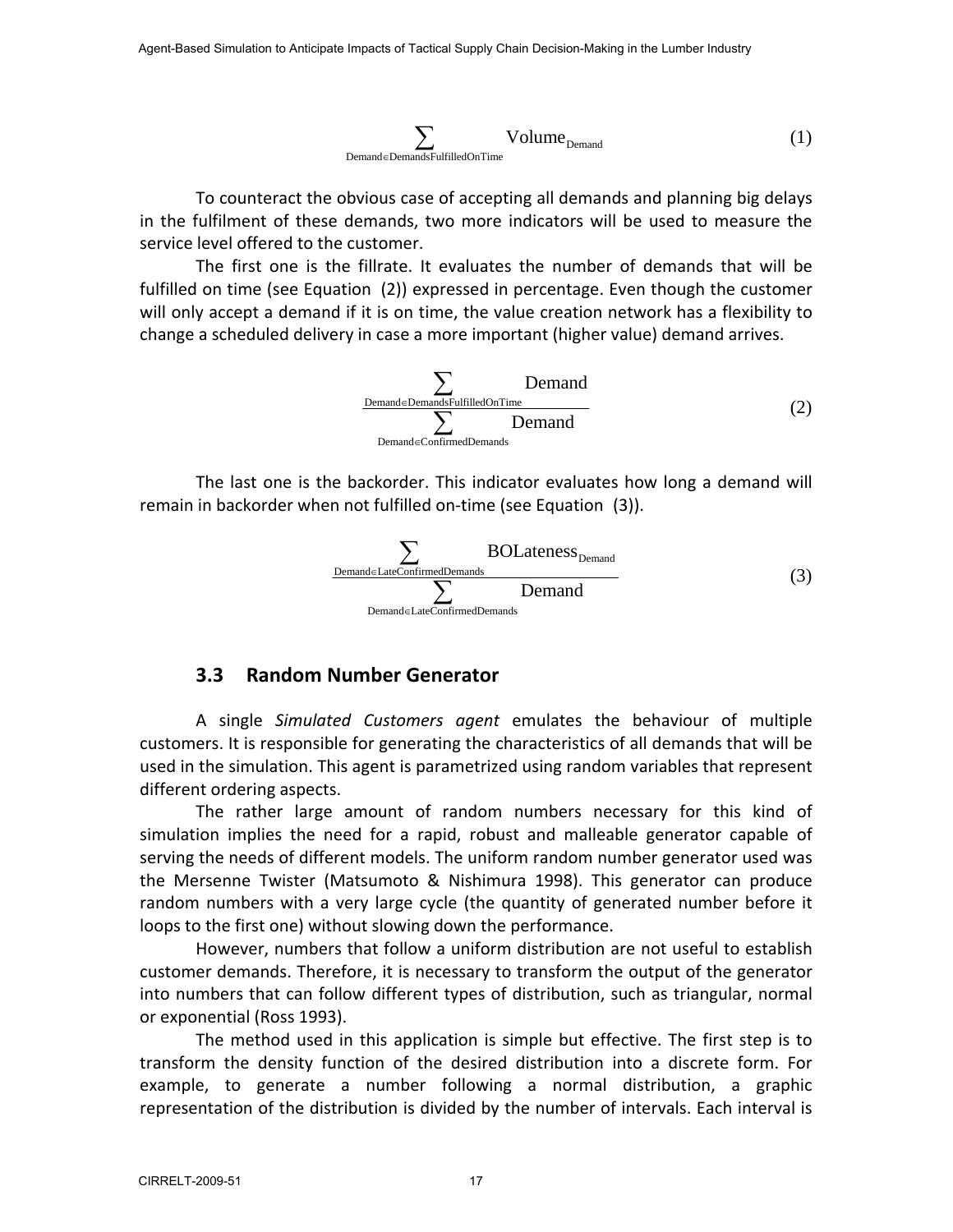associated with a probability which is calculated by the area under the curve divided by the total area. Thus, by choosing a uniform number in the interval [0, 1], it is possible to find the corresponding value using the cumulative weight of the interval. An example is provided in Figure 9; if the chosen number is 0.47, then it is the value associated with the second interval that will be selected. Of course, it is always possible to approximate the areas under the curve if the number of intervals tends to be high. From this point, a random number will correspond to a random number following the desired distribution.



Figure <sup>9</sup> Example of <sup>a</sup> normal curve

### **3.4 Customer Generation Model**

Instead of generating demands during the simulation, the *Simulated Customers agent* creates them before the start of a simulation. This approach facilitates the analysis, transformation and replication of demands without going through a whole simulation run. Furthermore, the validation of a modelled customer is easier to do since the simulation does not have an impact on the generation of demands. This generation is based on the demand modelling defined by Chang & Makatsoris (2001). Consequently, it is necessary to add to these pre‐generated demands some information that will be used by the agent to "hide" futures demands.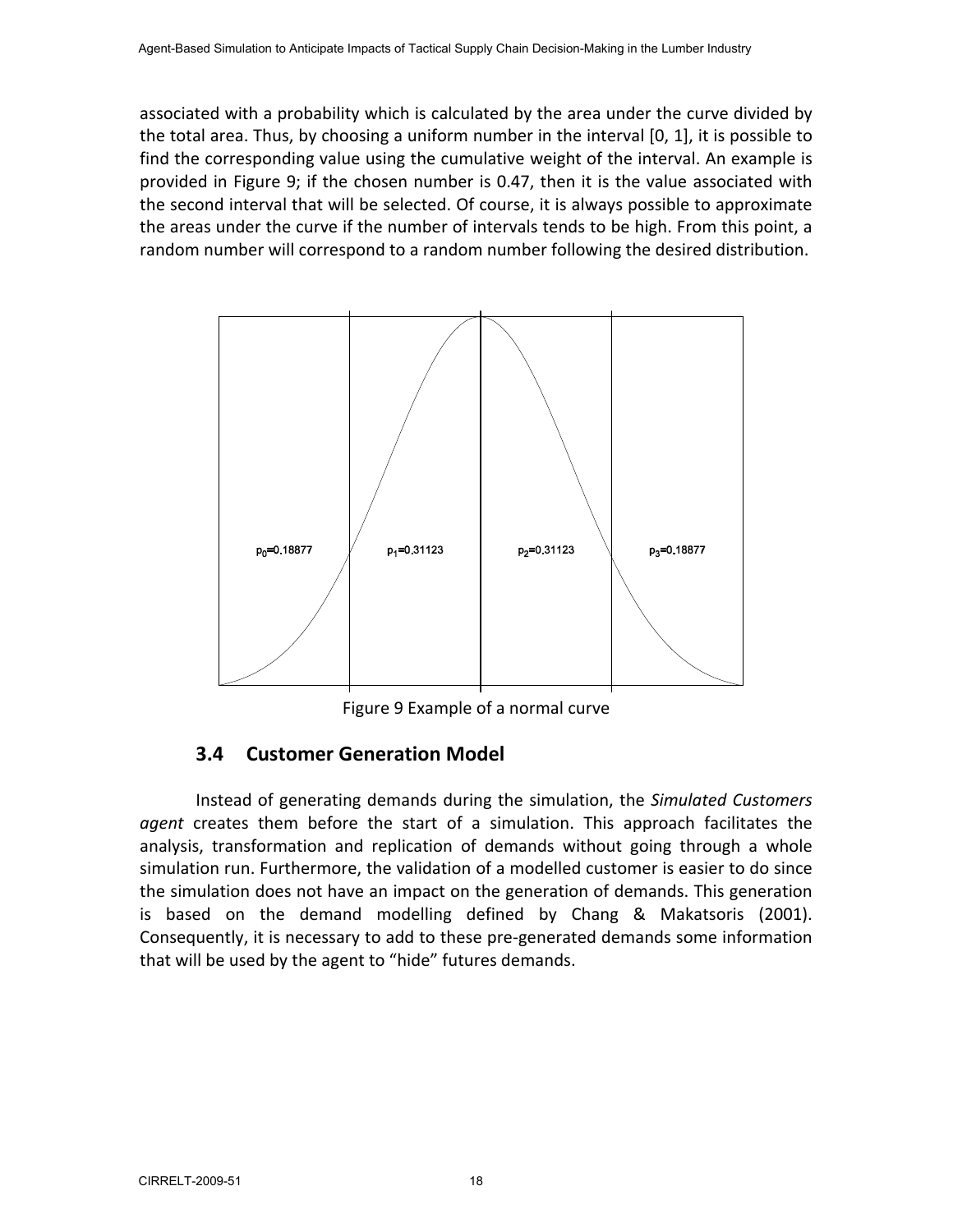#### **3.4.1 Spot‐based Demand**

The general goal is to represent the behaviour of a typical sporadic customer. In order to do this, a demand process (i.e., the process that a demand would go through) was first developed. According to this demand process, the customer calls the sales department in order to know if a quantity of product is available for a given date. Then, if the supplier replies with a positive answer, the customer confirms its need, which becomes a formal order. Otherwise, the assumption is made that the customer withdraws its demand and chooses another suppliers to fulfil the demand.

In summary, for each customer‐supplier‐product relationship, the agent generates a list of demands which have several characteristics:

- Date of delivery (when the customer will want the product);
- Quantity;
- Effective Date (when the customer will ask for a demand);
- Status (planned, confirmed or removed and initially set to planned).

The demand generation algorithm is illustrated in Figure 10. The first step of the algorithm is to generate a random number that corresponds to the total amount that will be demanded for this customer‐supplier‐product relationship under this behaviour over the whole simulation horizon. As long as there is quantity left from this total amount, the algorithm creates a new demand. Each demand created will be characterized by a random quantity, a delivery date influenced by the seasonality of the desired product and a lead time that will be drawn to create the effective date by subtracting it from the delivery date. The effective date corresponds to the date when the customer sends the demand (e.g., the date of the call in the demand process). This information is crucial for the simulation process as the demand will be announced to the supplier agent only when the clock reaches the effective date of the demand.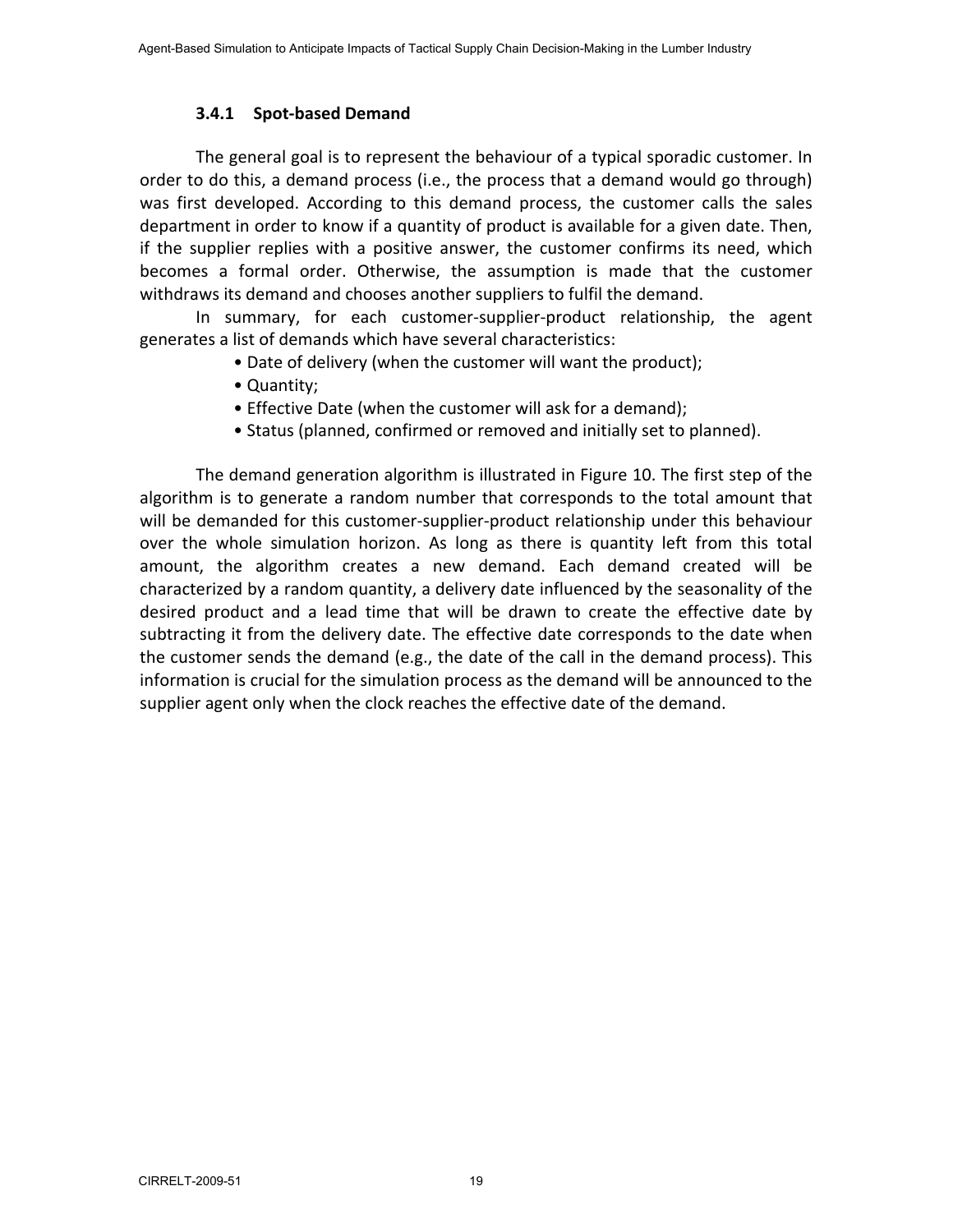Agent-Based Simulation to Anticipate Impacts of Tactical Supply Chain Decision-Making in the Lumber Industry



## **3.4.2 Contract‐based Demand**

The contract‐based customer, as opposed to the spot market customer, cannot cancel a demand if it is not filled in time. Each demand must be filled in chronological order and the supplier is entitled to penalties in the case of late fulfilment. The assumption is made that an agreement binds the supplier to the customer and the supplier should be able to meet the demands of its customers or pay penalties.

The generation process of contract‐based customer demands also differs from the process used for spot market customers. The first part of the algorithm, as outlined in Figure 11, is represented by the first three boxes which are used to draw up a list of dates that will represent the dates when demand must be fulfilled. From the start date of the simulation, the list is completed by drawing an interval with the next demand until the expected date of a demand is no longer within the time horizon of the simulation.

Once this list is complete, a global quantity will be drawn and distributed using seasonality of the product on the randomly established delivery dates. For each demand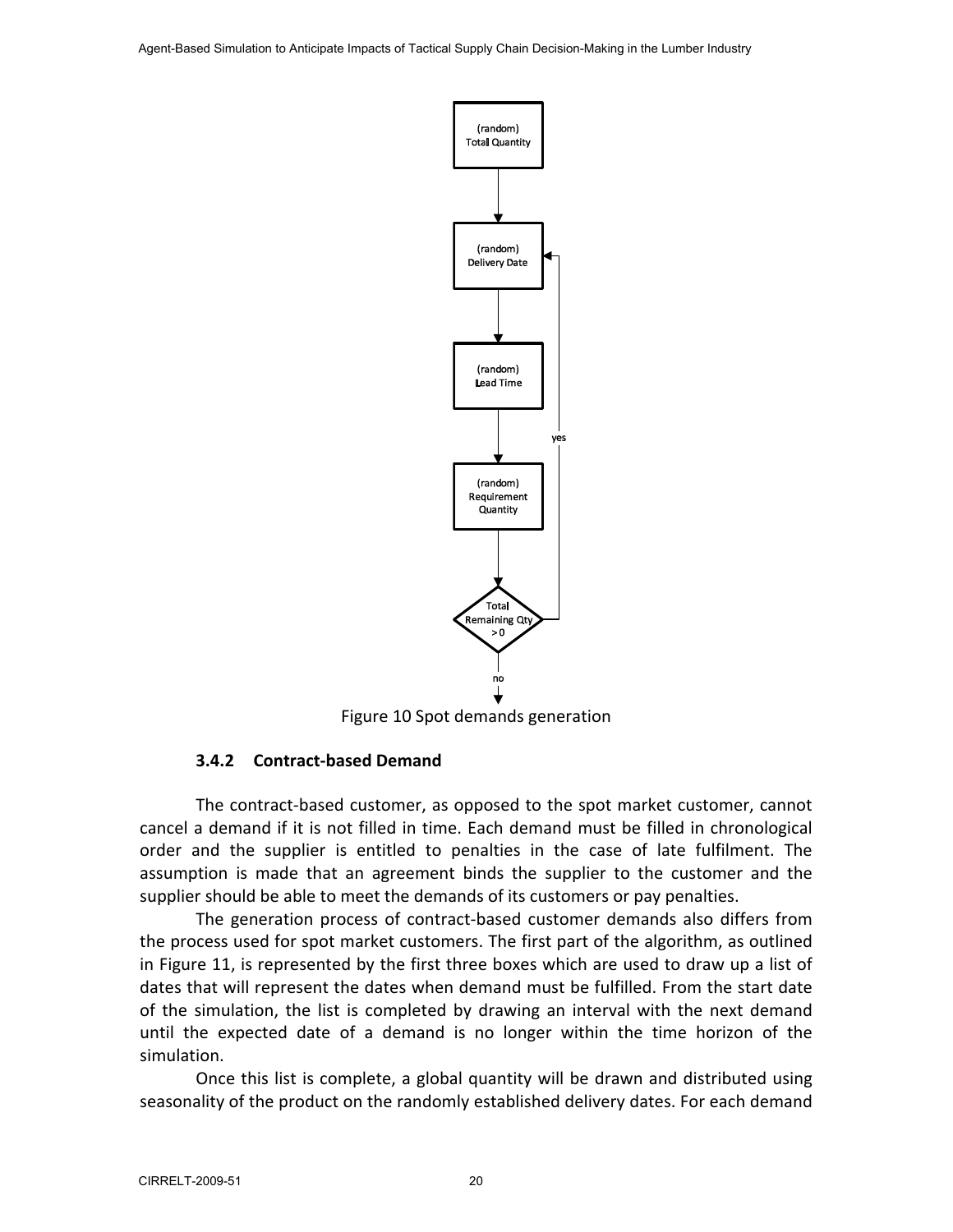date in the list, the algorithm will assign a percentage of the total volume representing the "weight" of the date in the seasonal curve of total weightings.

The last step is to introduce in these demand figures a certain degree of "noise" that represents the numerous uncontrolled variations of demand in the market. To do this, we introduce a Gaussian noise, centred at an average of one and a standard deviation representing the degree of variation, which will multiply the quantity.



Figure <sup>11</sup> Contract demands generation

#### **3.5 Customer Behaviour Model**

During a simulation, the Simulated Customer agent adopts certain behaviours to better mimics a real customer. The model uses demand data, generated from the actions described in the previous section (3.4).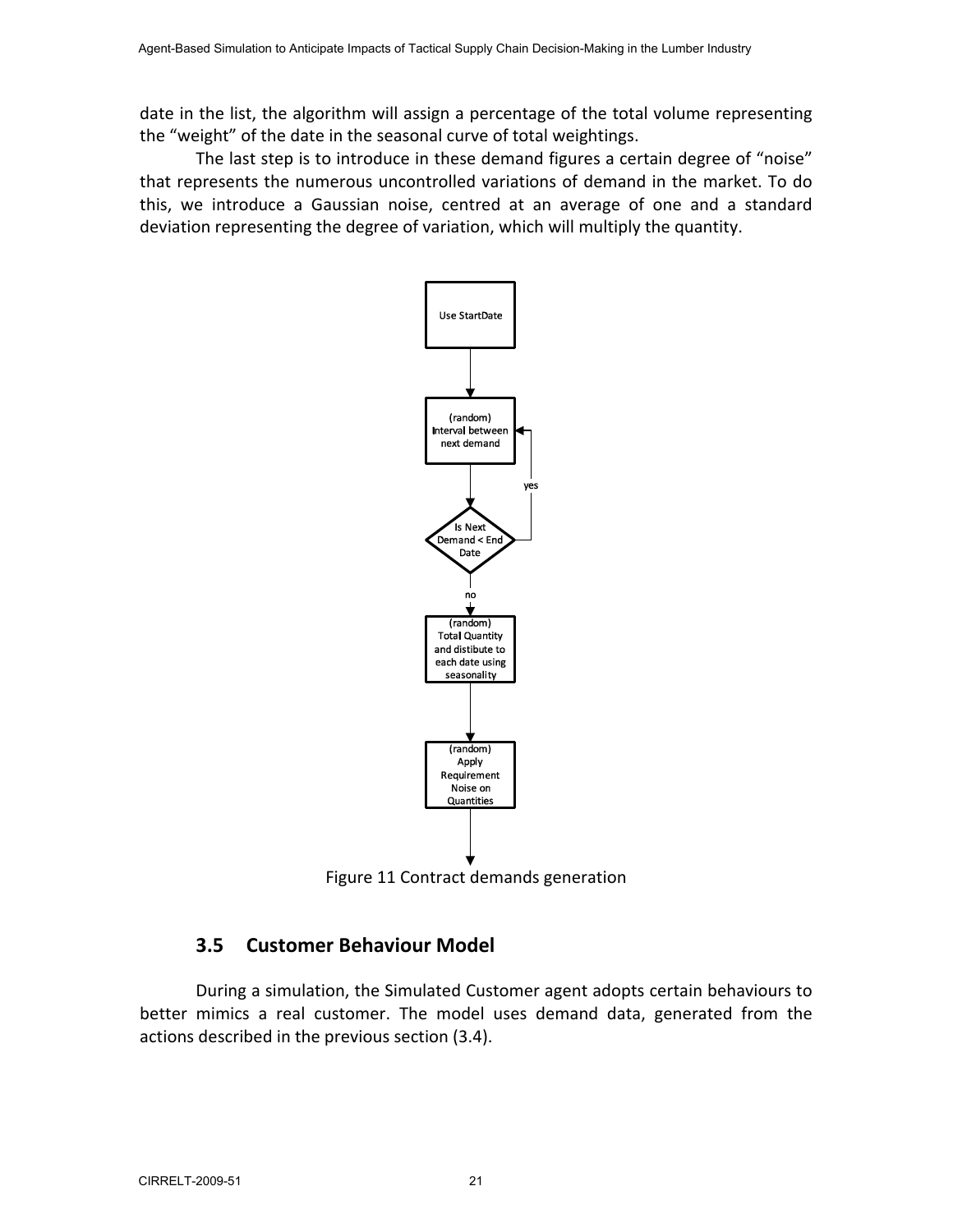#### **3.5.1 Spot Customer**

At the beginning of a simulation, all demands that must be sent before the start date of the simulation, those that the effective date is before the start date, are assembled into a demand plan. A demand plan is a group of demands sent to a supplier agent. This demand plan is the initial plan that is sent to the *Deliver agent* of the supplier planning unit (Figure 12). According to its planning strategies, the Production and Distribution Network (see Figure 5) will conceive a supply plan to the best of its abilities and will try to satisfy all demands.

In turn, the customer reacts according to the "quality" of the proposed supply plan. For each demand, the customer calculates the date when the current demand is completely satisfied. If the date is later than the required date, the customer will remove this demand from the list. The supply allocated to the cancelled demand will be reallocated to forthcoming demands. On the contrary, if the date is acceptable, the demand will change status from "proposed" to "confirmed". This indicates that both the supplier and the customer are aware of this demand and the supplier must do everything possible to maintain this planned delivery date.

At this point, if the simulation run is not completed, the Simulated Customer agent creates a new demand plan. This plan contains the confirmed demands from the previous plan generated during the previous planning cycle. Furthermore, any new demands for which the effective date falls before the current simulation date is added to this demand plan.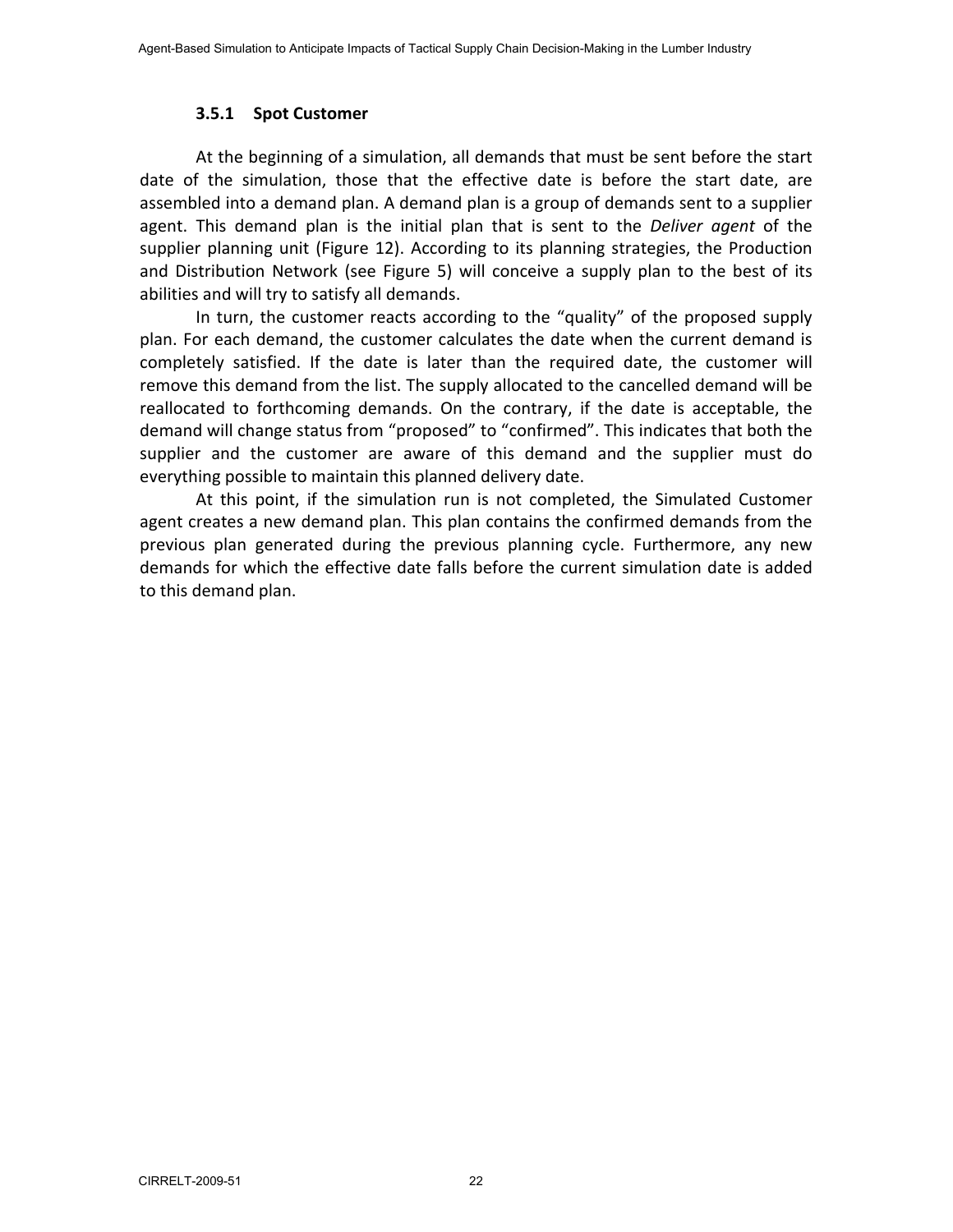

Figure <sup>12</sup> Behaviour of Spot Customer

#### **3.5.2 Contract Customer**

The planning horizon is divided into three subhorizons: frozen, evolving and provisional. These subhorizons are used to introduce perturbations in the demand plan using the principle that the farther the demand is in the time horizon, the greater its uncertainty is. In the frozen horizon, which starts with the current simulation date, demands are fixed and cannot be changed for any reason. At the other end of the planning horizon, the provisional horizon of the demand plan can change completely since there are no restrictions to changes. Between these two horizons, the quantity of each demand may change, but the increase or the decrease is bounded.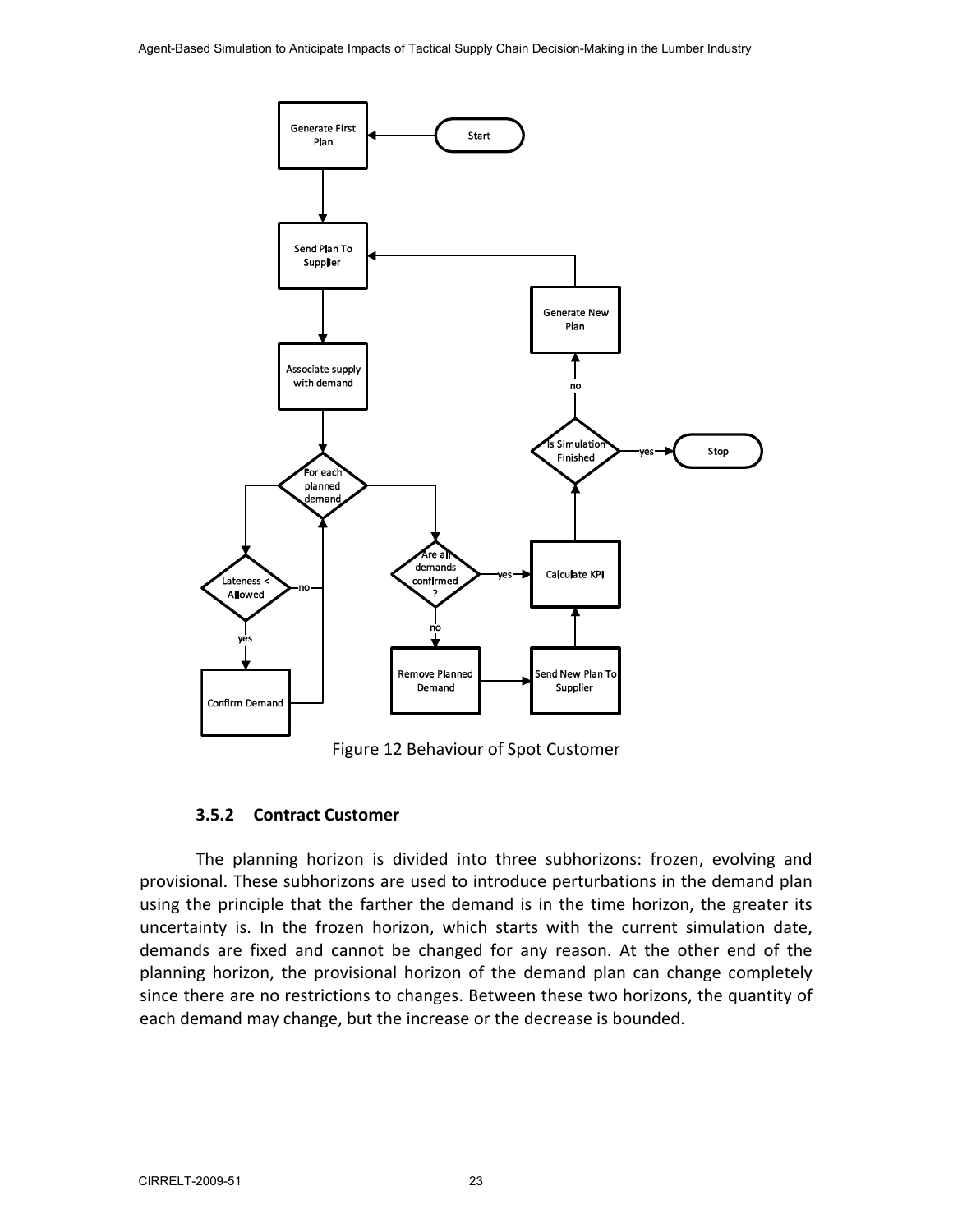During the initialization procedure of the simulation, the Simulated Customer agent creates an empty initial demand plan for the contract customer. To this plan, the customer adds demands that fall into the planning horizon. This plan is then sent to the Production and Distribution Network which will try to meet the needs (Figure 13).

Then, if the simulation is not finished, a copy of the last plan is made. This operation makes it possible to keep information about previous plans. The horizons are adjusted to the current simulation date in the copied plan and new demands that fall into these horizons are added. Existing demands present in the evolving and provisional horizons are modified with respect to their bounds.

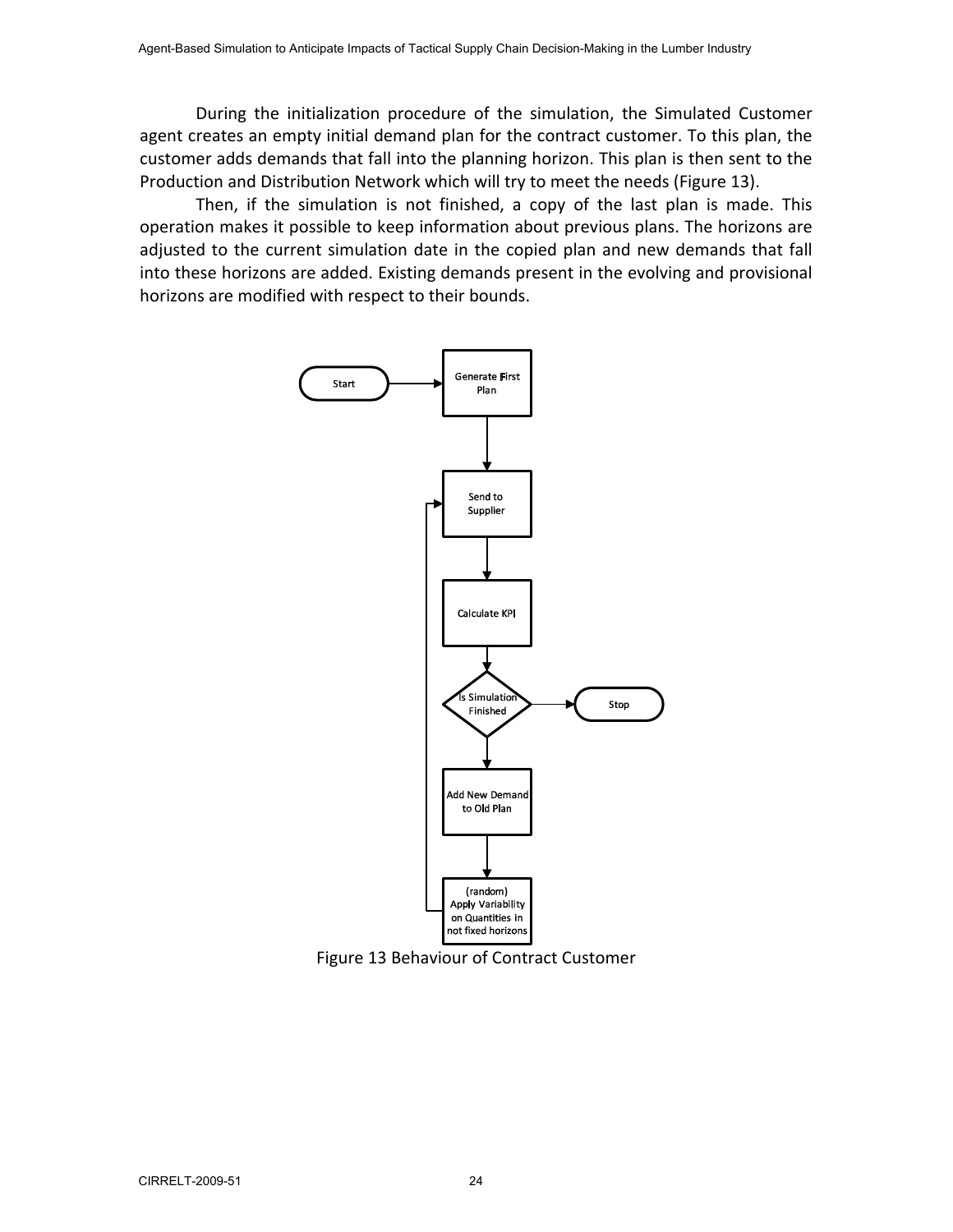# **4 Experiment**

The objectives of this paper are to evaluate the impacts of different planning strategies in a supply chain and simulate them using a multi‐agent simulator integrating an APS. In order to do this, two experiments were developed to evaluate and compare different scenarios using a total of 13 agents representing business units in a lumber value creation network and essential agents needed by the FEPP. The goal of these experiments is to observe the impact of a demand‐driven approach in a lumber supply chain. In other words, these experiments propose to study the effects on a supply chain when a company plans its operations taking into account customer demands compared to a supply chain which doesn't, as is often the case in a commodity based industry. In such a case, the company aims to produce higher value products without considering actual demand. It is only afterward that they balance demand with supply using substitutions, discounting or inventory strategies.

In order to achieve a long horizon simulation, the simulator uses the rolling horizon concept. This is the main difference with Cid Yáñez et al. (2009). From a given date, the planning is done for four weeks. After every agent has completed all of their active taskflows, the simulator sets the clock ahead one or two weeks depending on the experiment (see Table 6). For each agent, the new on-hand inventory condition is computed using the inventory at the former start date, plus the planned production of the previous period (it is assumed that production happened exactly as planned), minus the quantity shipped to the next agent in the supply chain.

For these experiments, a six-month horizon was chosen. Over the course of a simulation, each agent will need to perform the local planning of its operations. The total number of times it happens depends on the strategy used in the experiment and can vary from 12 to 48 during the simulation horizon.

### **4.1 First experiment**

In this experiment, the spot customer is used in order to anticipate the performance variations of a lumber supply chain when demands are propagated throughout the network (demand‐driven) versus when the production is pushed (supply‐driven).

The supply‐driven approach is traditionally the one used in the North American lumber industry. In a supply‐driven approach, the corporate production planner sets goals for each production facility in the form of production mix and yield targets over a given time period. In each facility, the local production planner uses these targets in order to set operational plans. Even if a demand variation occurs in the market, the production will stay the same and may only change the next time the corporate planner revises these targets.

In contrast, demand‐driven occurs when the planner takes customer demands into account. This approach raises planning challenges especially in a context of divergent production processes. It is indeed extremely difficult to create manually a production plan in order to meet all customer demands. From the point of view of the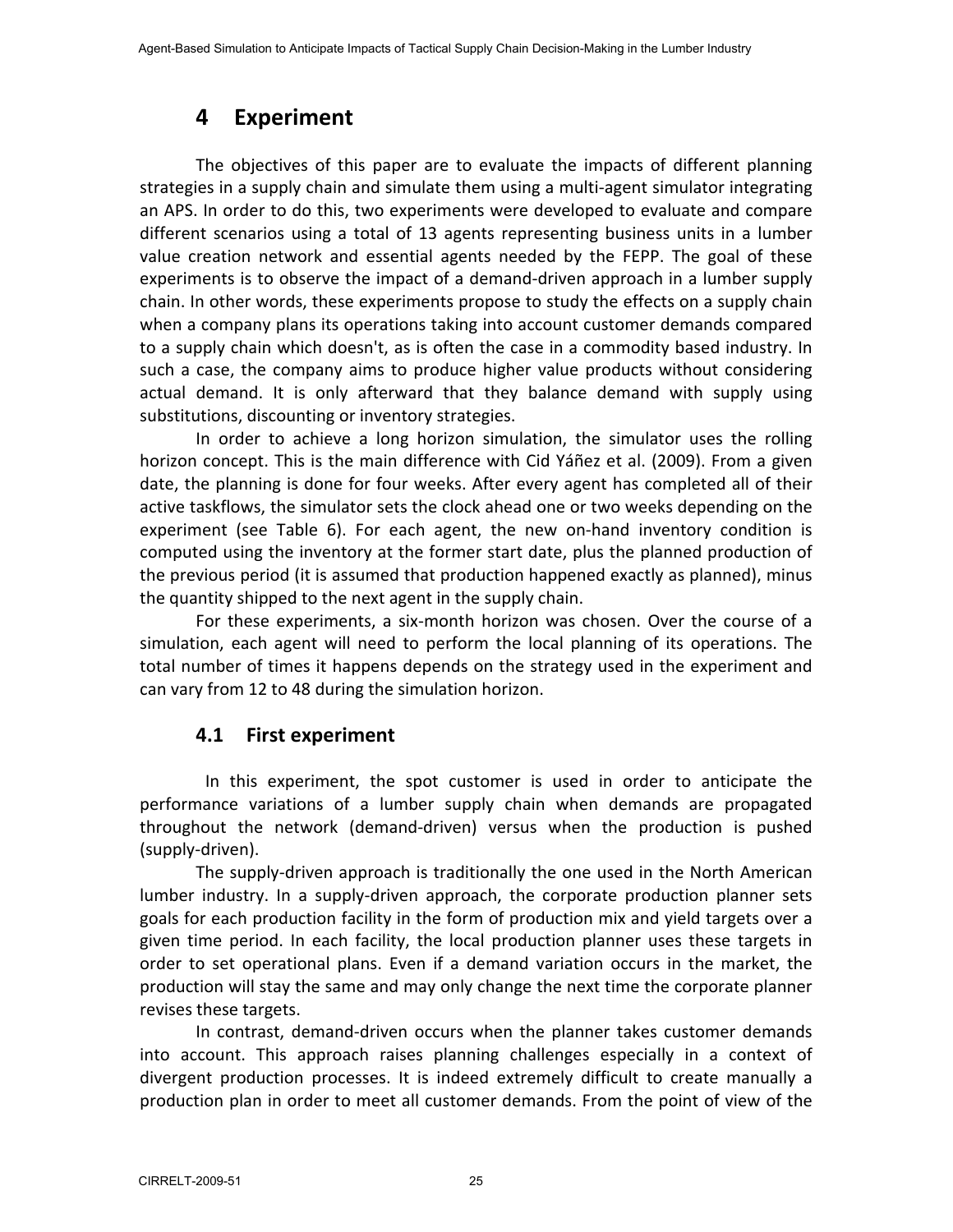Production and Distribution network, the solution to this problem is to find a compromise between all the demands from the customer and the available log supplies in order to create an operational plan that respects the production constraints.

In this experiment, the Virtual Lumber case was used and the two different planning strategies were tested. In the first one, the production planning unit takes a supply‐driven approach. Only the *Deliver agent* knows the exact customer demands. The sales department uses a strategy called Available‐to‐Promise (ATP) which is the most common approach in the lumber industry. Its motive is to sell the lumber produced by the mill. This strategy is best explained in Ervolina et al. (2006). It is used as the reference case in this experiment.

The second strategy tested is the demand‐driven approach. Here, the different agents optimize their local production plans according to the customer demands and anticipate future demands by using the remaining capacity to produce the expected higher value products. In this approach, before giving a response to a customer demand, the agents verify that the current demand can be fulfilled by making changes in the production plan or changing the allocation of the production. All agents are called upon to validate or plan their operations again in order to find the best synchronized plan to meet final customer demands.

### **4.2 Second experiment**

The idea in the first experiment was that a demand‐driven approach was better to serve the customer but the results were not conclusive. So, a second experiment was necessary and it is derived from the first. It uses the same two planning strategies (supply‐driven and demand‐driven) and integrates a new one. This new strategy involves answering customer demand with on‐hand inventory the same way as the supply-driven approach. But, when the customer confirms a demand (see Section 3.5.1) for more information), this demand is used to influence the production planning like the demand‐driven approach.

This filtered demand‐driven approach (only confirmed demands are propagated through the supply chain) should better serve the customer than the demand‐driven approach by reducing backorder. Also, by using filtered demands propagated through the value creation network, it should help stabilize the production while influencing this planning process.

|        | Experiment Strategies used                           | Planning<br>interval |
|--------|------------------------------------------------------|----------------------|
| First  | Supply-driven, Demand-driven                         | 2 weeks              |
| Second | Supply-driven, Demand-driven, Filtered Demand-driven | 1 week               |
|        | Table 6 Experiments summary                          |                      |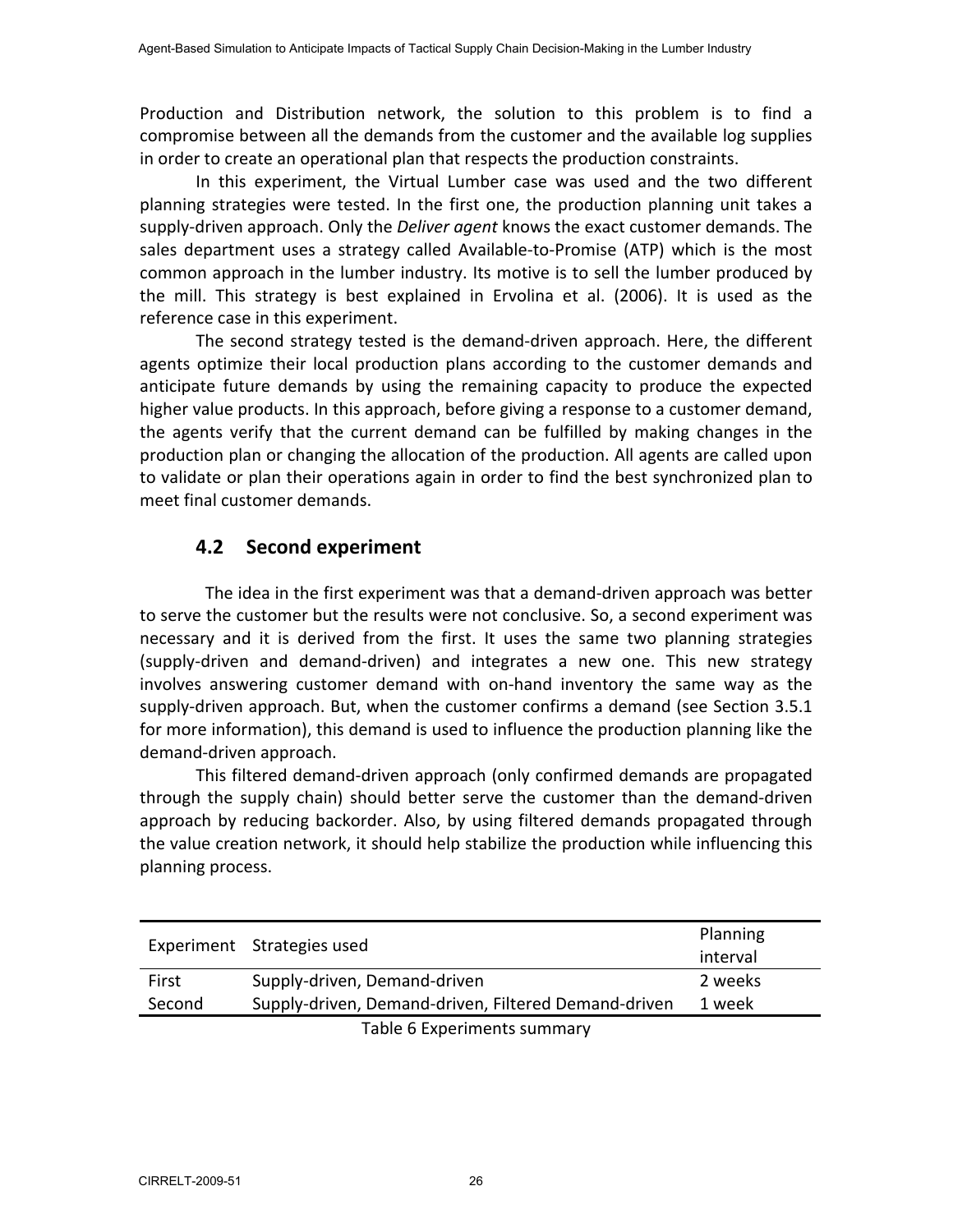# **5 Results**

The results for the first experiment can be seen in Figure 14a. The results are computed on the basis of non‐discounted sales over 10 simulation replications. These sales correspond to exact needs expressed by the customer as described in Section 3.2. On Figure 14a, it is possible to see that using a demand‐driven approach increases the volume of non‐discounted sales.

But this increase of sales puts more pressure on the supply chain and this leads to a worse service level for the customer. In fact, the fillrate decreases, which leads to a greater number of demands fulfilled late and a longer time in backorder as can be seen with the backorder indicator.

In theory, a demand‐driven approach should be better adapted to fulfil customer demands. The problem in this experiment might come from the delay between two planning cycles. For example, if a demand is planned to be fulfilled late, the next chance it would get to be on time would be in two weeks. To cope with this, more frequent planning would provide a better way to increase sales while maintaining a good service level.

That was the premise of the second experiment. And as can be seen on Figure 14b, a better control of the planning process increases the volume of sales while maintaining a relatively good service level over 12 simulation replications.

Moreover, by using a filtered demand‐driven approach, it is possible to increase the total volume of sales while increasing the service level. This can be explained by the fact that the supply chain is not influenced by undesired demands compared to the demand‐driven approach. In the latter strategy, all demands influence the planning process. Many of these demands will be removed by the customer and contribute to create some sort of noise in the supply chain planning process when using the demand‐driven approach. When using the filtered demand‐driven approach, the *Deliver agent* acts as a demands filter for the whole supply chain and helps improve all the indicators of the whole value creation network.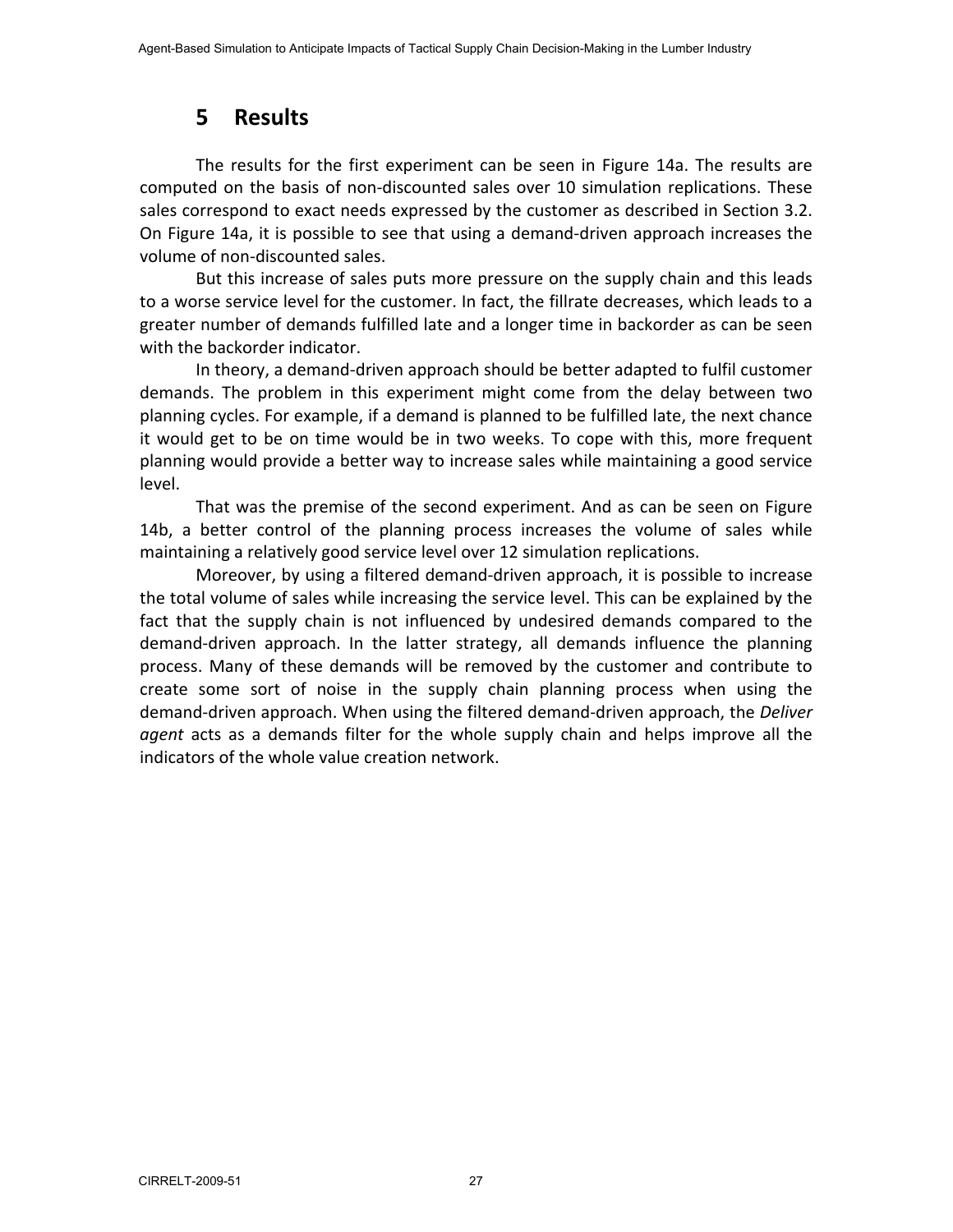

Figure 14 Experiments Results

However, these results should not be interpreted as a recommendation for the global lumber industry. Each sawmill is different and would probably achieve a different result for this experiment. Moreover, it is possible to use a multi-agent simulation to analyze such a tactical problem, and consequently, better analyze its impacts in a value creation network and be in better position to make a decision.

# **6 Concluding Remarks**

As demonstrated in the previous section, it is possible to use the FEPP as a simulation framework to conduct robust experiments in a variety of fields. This is a solid and very versatile platform that can accommodate studies of revenue management, planning problems, strategic decision and forest planning.

To demonstrate the simulation capabilities of the FEPP, another experiment is available in Lemieux et al. (2008) where the contract customer is present. The objective of this experiment was to find the optimal proportion of contracts a value creation network can accept without decreasing the total sale value of all its customers.

Furthermore, the sawmills used in these studies can in fact be modelled after real sawmills. This creates an opportunity to study strategic questions without impacting the day‐to‐day operations. This would enable decision makers to simulate different scenarios before making a binding decision, resulting in a better informed decision.

Consequently, future work will include the validation of the results presented in this paper. This objective will need an increased number of replications of the simulations described to ensure a statistical quality of the result obtained. A system is being developed to manage the simulations. This system will be able to launch a predefined number of simulations in parallel and will incorporate a service to gather the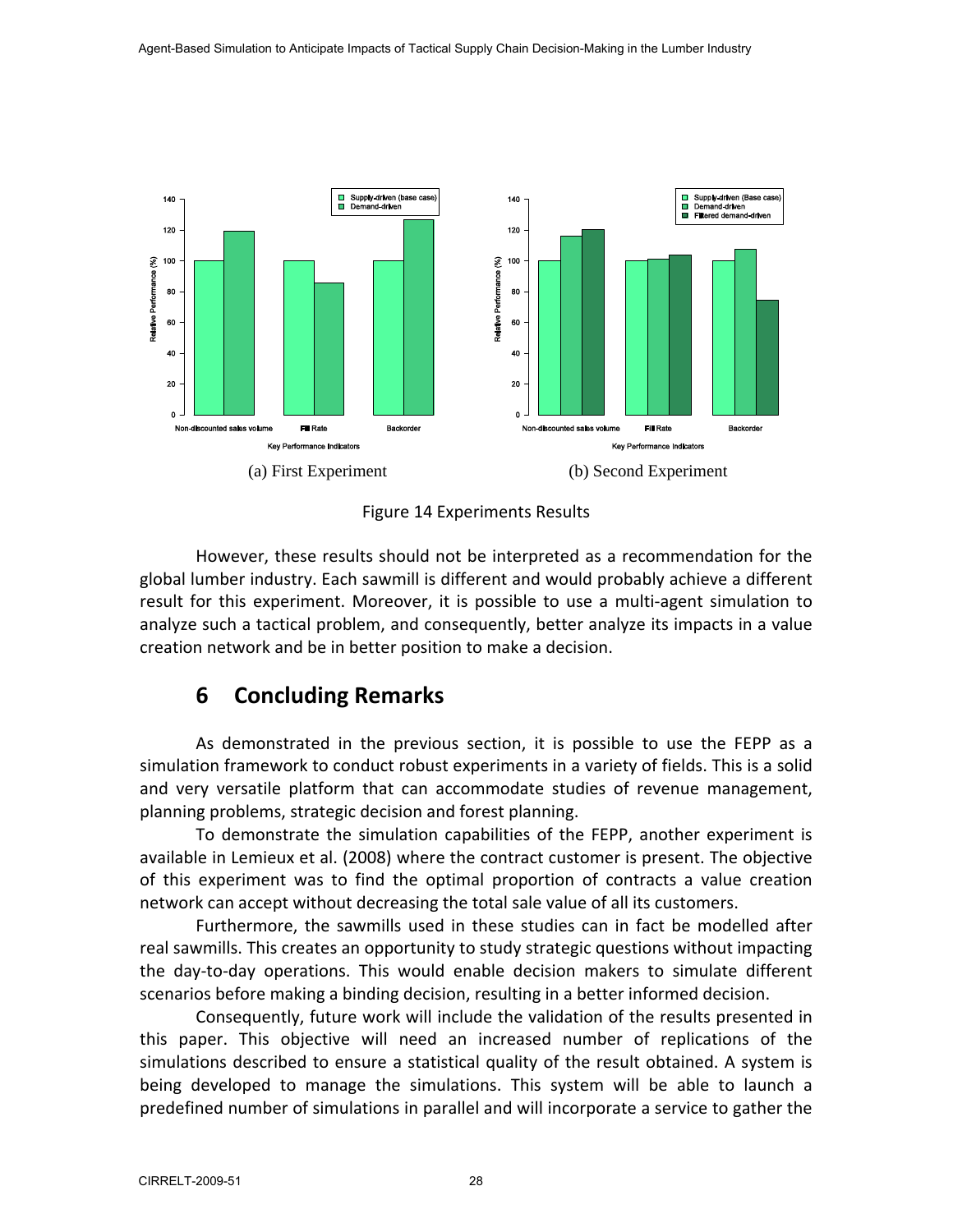resulting key performance indicators of a simulation. Once a simulation is complete, it will start a new one without the need of interaction with the user.

## **Acknowledgements**

This work was funded by the FORAC Research Consortium and the Natural Sciences and Engineering Research Council of Canada (NSERC). The authors would also like to acknowledge the impressive work of many FORAC research assistants and students who have worked on developing the FEPP over the years.

## **References**

Balci, O., 1986. Credibility assessment of simulation results. In *Proceedings of the 18th conference on Winter simulation*. Washington, D.C., United States: ACM, pp. 38‐44. Available at: http://portal.acm.org/citation.cfm?id=318242.318258&type=series [Accessed November 3, 2009].

- Chang, Y. & Makatsoris, H., 2001. Supply chain modeling using simulation. *International Journal of Simulation*, 2(1), 24–30.
- Cid Yáñez, F.[. et al., 2009. Agent‐based simulation and analysis of demand‐driven production strategies in the timber industry. *International Journal of Production Research*, 47, 6295‐6319.
- D'Amours, S. et al., 2006. IFIP International Federation for Information Processing. In Boston: Springer, pp. 17–26.
- D'Amours, S., Rönnqvist, M. & Weintraub, A., 2008. Using Operational Research for Supply Chain Planning in the Forest Products Industry. *INFOR: Information Systems and Operational Research*, 46(4), 265‐281.
- Ervolina, T.R. et al., 2006. Simulating order fulfillment with product substitutions in an assemble‐to‐order supply chain. In *Proceedings of the 38th conference on Winter simulation*. Monterey, California: Winter Simulation Conference, pp. 2012‐2020. Available at: http://portal.acm.org/citation.cfm?id=1218479 [Accessed November 3, 2009].
- Forget, P., D'Amours, S. & Frayret, J., 2006. IFIP International Federation for Information Processing. In Boston: Springer, pp. 89–98.
- Frayret, J. et al., 2007. Agent-based supply-chain planning in the forest products industry. *International Journal of Flexible Manufacturing Systems*, 19(4), 358‐391.